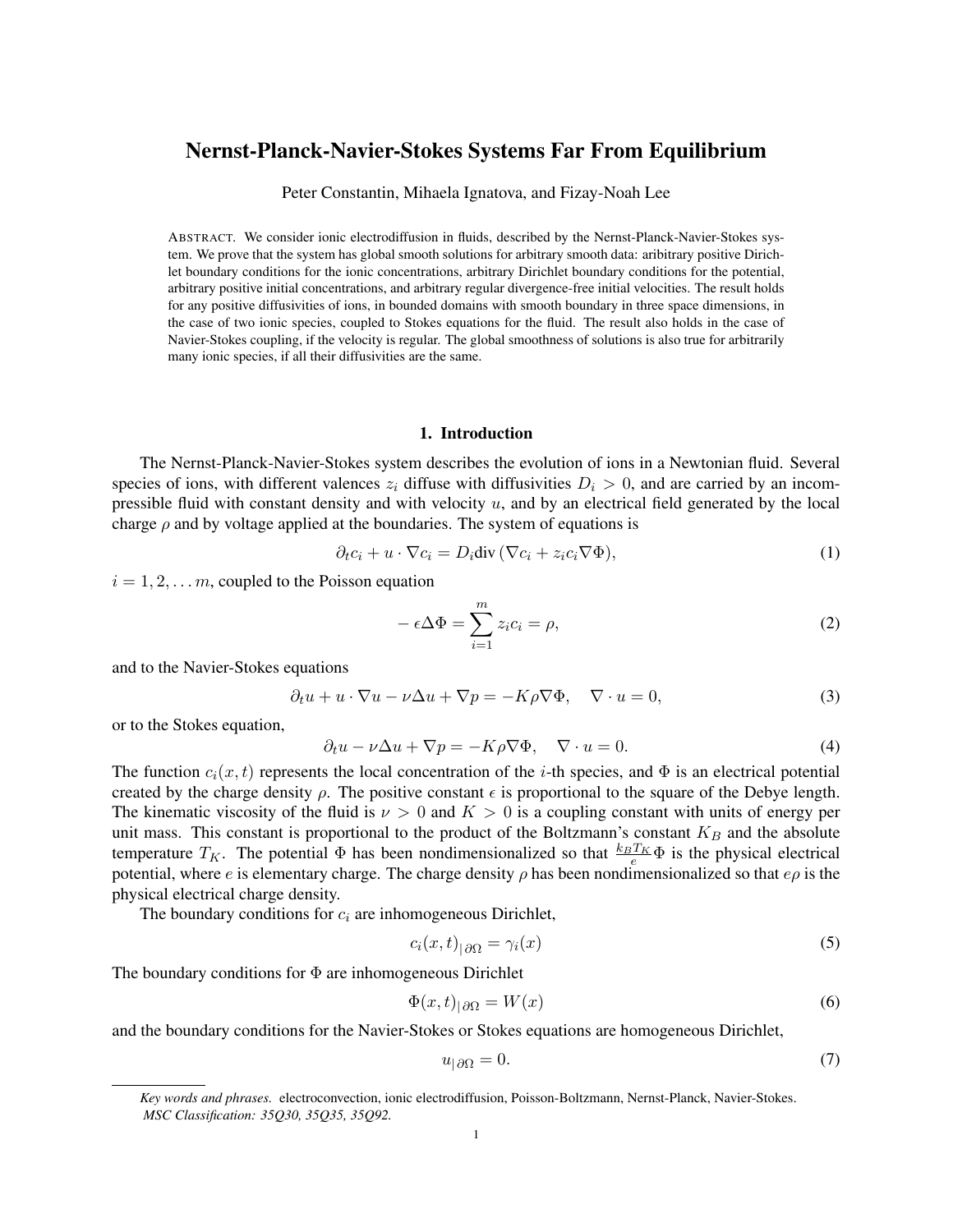The bounded connected domain  $\Omega$  need not be simply connected. The functions  $\gamma_i$  defined on the boundary of the domain are given, smooth positive time independent functions. We denote by  $\Gamma_i$  positive, smooth, time independent extensions of these functions in the interior

$$
\gamma_i = \Gamma_{i|\partial\Omega} \tag{8}
$$

The function  $W$  is also a given and time independent smooth function.

The NPNS system is a well posed semilinear parabolic system. The question we are discussing is whether it has global smooth solutions, that is, whether given arbitrary smooth initial data and arbitrary smooth boundary conditions, do smooth solutions exist for all time, or do some solutions blow up.

As it is well known, semilinear parabolic scalar equations can blow up in finite time. The simplest such example is a semilinear heat equation ([[8](#page-12-0)]). Semilinear systems in which there is a single concentration carried by the gradient of a potential can also blow up. Well-known examples are chemotaxis equations, such as the Keller-Segal equation ([[9](#page-12-1)]). The system we are discussing involves the Navier-Stokes equation, where the question we discuss here is a major open problem, but even in the absence of fluid or in the case of Stokes flow coupled to Nernst-Planck equations, the problem of global existence of smooth solutions discussed here remains open in its full generality.

Boundary conditions play an essential role in the behavior the solutions of the NPNS system. No flux (blocking) boundary conditions for the concentrations model situations in which the boundaries are impermeable to the ions. Dirichlet (selective) boundary conditions for the concentrations discussed in this paper model situations in which boundaries maintain a certain concentration of ions. Global existence and stability of solutions of the Nernst-Planck equations, uncoupled to fluids has been obtained in [[1](#page-12-2)], [[3](#page-12-3)], [[7](#page-12-4)] for blocking boundary conditions in two dimensions, or in three dimensions for small data, or in a weak sense. The system coupled to fluid equations was studied in [[14](#page-12-5)] where global existence of weak solutions is shown in two and three dimensions for homogeneous Neumann boundary conditions on the potential, a situation without boundary current. In [[13](#page-12-6)], homogeneous Dirichlet boundary conditions on the potential are considered, and global existence of weak solutions is shown in two dimensions for large initial data and in three dimensions for small initial data (small perturbations and small initial charge). In [[2](#page-12-7)] the problem of global regularity in two dimensions was considered for Robin boundary conditions for the potential. In [[5](#page-12-8)] global existence of smooth solutions for blocking boundary conditions and for uniform selective (special, stable Dirichlet) boundary conditions were obtained in two space dimensions. In [[6](#page-12-9)] blocking and uniform selective boundary conditions were used to prove nonlinear stability of Boltzmann states in three space dimensions.

While blocking and uniformly selective boundary conditions lead to stable configurations, instabilities may occur for general selective boundary conditions. These instabilities have been studied in simplified models mathematically and numerically ([[12](#page-12-10)], [[15](#page-12-11)]) and observed in physical experiments [[11](#page-12-12)]. In this paper we consider the system with large data, with general selective boundary conditions, in situations in which instabilities may occur. We prove global regularity of solutions for two cases: if there are only two species (cations and anions,  $m = 2$ ) or if there are many species, but they all have the same diffusivities  $(D_1 = \cdots = D_m)$ . The difficulty in three dimensions, even when there is no fluid, is in bounding the nonlinear growth of the concentrations.

This paper is organized as follows. In Section [2](#page-2-0) we prove a necessary and sufficient condition for global regularity of solutions. In the case of the Nernst-Planck system coupled to Stokes equations this condition (Theorem [2\)](#page-5-0) states that, if (and only if)

<span id="page-1-0"></span>
$$
\sup_{0 \le \tau < T} \int_0^\tau \left( \int_{\Omega} |\rho(x, t)|^2 dx \right)^2 dt = B(T) < \infty \tag{9}
$$

is finite, then the solution is smooth on  $[0, T]$ . In the case of coupling to the Navier Stokes equation, the condition [\(9\)](#page-1-0) is supplemented by a well-known condition for regularity for the Navier-Stokes equations.

In Section [3](#page-6-0) we introduce functionals of  $(c_i, \Phi)$  which are used to cancel the contribution of electrical forces in the Navier-Stokes or Stokes energy balance, at the price of certain quadratic error terms. The first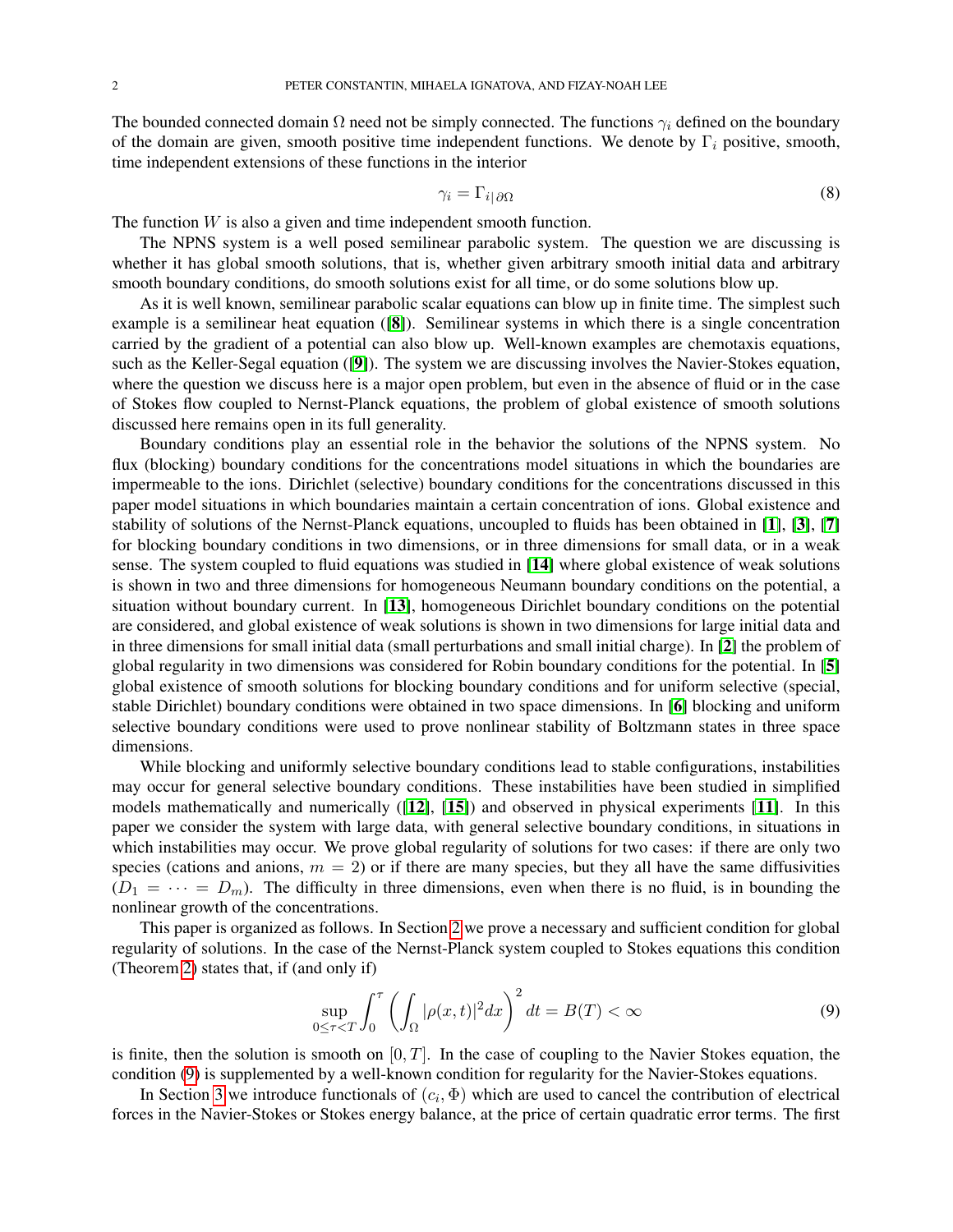functional is a sum of relative entropies and a potential norm. The second one, which is just the potential part of the first one, is weaker and has a weaker dissipation, but it introduces better error terms.

Section [4](#page-8-0) is devoted to quadratic bounds, which imply global regularity by the criterion established in Theorem [2.](#page-5-0) It is only here that the restriction to  $m = 2$  (Theorem [3\)](#page-9-0) or to  $D_1 = \cdots = D_m$  (Theorem [4\)](#page-10-0) is used. In these two special circumstances we show that there is a cubic dissipation term proportional to  $\|\rho\|_{L^3}^3$  in the evolution of the quadratic norms that we are employing to control the concentrations. This cubic term is essential, because although it has a small prefactor, it can be used to absorb all the quadratic errors ocurring in the second energy.

## 2. Preliminaries

<span id="page-2-0"></span>We denote by C absolute constants. We denote  $C_{\Gamma}$  any constant that depends only on the parameters and boundary data of the problem, i.e. on  $\nu, K, \epsilon, z_i, D_i$ , on the domain  $\Omega$  itself, on norms of W and on norms of  $\Gamma_i$ . These constants may change form line to line, and they are explicitly computable. They do not depend on solutions, or initial data. We do not keep track of them to ease notation and focus on the ideas of the proofs.

We consider a bounded domain  $\Omega \subset \mathbb{R}^3$  with smooth boundary. We denote space  $L^p(\Omega) = L^p$  and norms simply by  $\|\cdot\|_{L^p}$ . We denote by  $H = L^2(\Omega)^3 \cap \{u \mid \text{div } u = 0\}$  the space of square integrable, divergence-free velocities with norm  $\|\cdot\|_H$  and by  $V = H_0^1(\Omega)^3 \cap \{u \mid \text{div } u = 0\}$  the space of divergence free vectors fields with components in  $H_0^1(\Omega)$ , with norm  $\|\cdot\|_V$ . We denote by  $\mathbb P$  the Leray projector  $\mathbb{P}: L^2(\Omega)^3 \to H$ , and by A the Stokes operator

$$
A = -\mathbb{P}\Delta, \qquad A: \mathcal{D}(A) \to H \tag{10}
$$

where

$$
\mathcal{D}(A) = H^2(\Omega)^3 \cap V. \tag{11}
$$

DEFINITION 1. We say that  $(c_i, \Phi, u)$  is a strong solution of the system  $(1)$ ,  $(2)$ ,  $(3)$  or  $(1)$ ,  $(2)$ ,  $(4)$ *with boundary conditions [\(5\)](#page-0-4), [\(6\)](#page-0-5), [\(7\)](#page-0-6) on the time interval*  $[0,T]$  *if*  $u \in L^{\infty}(0,T;V) \cap L^2(0,T;D(A))$ and  $c_i \in L^{\infty}(0,T;H^1(\Omega)) \cap L^2(0,T;H^2(\Omega))$  solve the equations in distribution sense and the boundary *conditions in trace sense.*

It is well-known that strong solutions of Navier-Stokes equations are as smooth as the data permit ([[4](#page-12-13)]). The same is true for the Nernst-Planck-Navier-Stokes equations.

<span id="page-2-2"></span>**THEOREM** 1. Let  $c_i(0) - \Gamma_i \in H_0^1(\Omega)$ , and  $u(0) \in V$ . There exists  $T_0$  depending on  $||u_0||_V$  and  $||c_i(0)||_{H^1(\Omega)}$ , the boundary conditions  $\gamma_i, W$ , and the parameters of the problem  $(\nu, K, D_i, \epsilon, z_i)$ , so that the system  $(1)$ ,  $(2)$ ,  $(3)$  (or the system  $(1)$ ,  $(2)$ ,  $(4)$ ) with boundary conditions  $(5)$ ,  $(6)$ ,  $(7)$  has a unique strong *solution*  $(c_i, \Phi, u)$  *on the interval*  $[0, T_0]$ *.* 

PROOF. We write

$$
c_i = q_i + \Gamma_i. \tag{12}
$$

and note that the equations [\(1\)](#page-0-0) can be written as

<span id="page-2-1"></span>
$$
\partial_t q_i + u \cdot \nabla q_i = D_i \text{div} (\nabla q_i + z_i q_i \nabla \Phi) + F_i \tag{13}
$$

where

<span id="page-2-4"></span>
$$
F_i = -u \cdot \nabla \Gamma_i + D_i \text{div} (\nabla \Gamma_i + z_i \Gamma_i \nabla \Phi). \tag{14}
$$

The boundary conditions for  $q_i$  are homogeneous Dirichlet,

<span id="page-2-3"></span>
$$
q_{i|\partial\Omega} = 0.\tag{15}
$$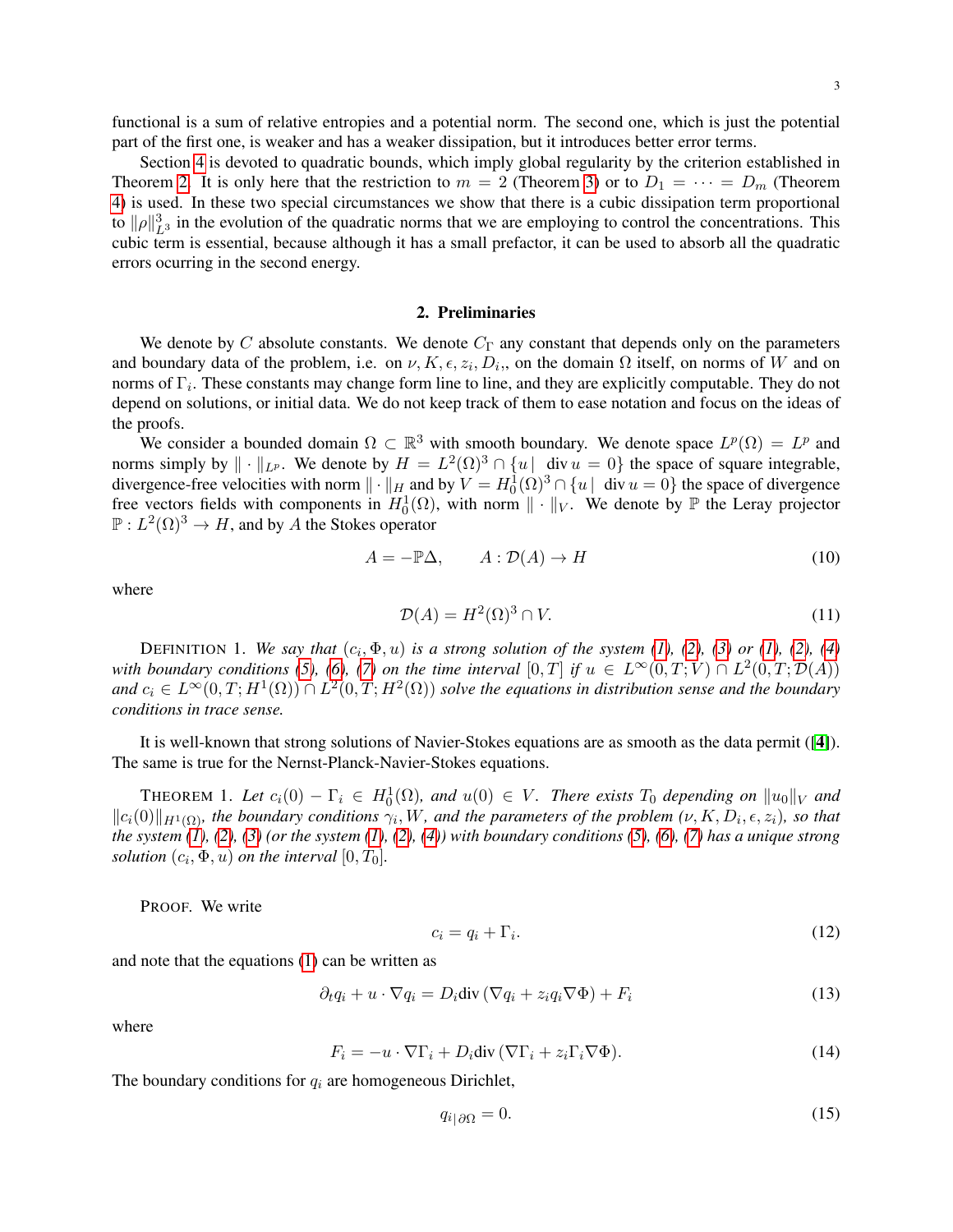We sketch only the apriori bounds for the proof. The actual construction of solutions can be done via Galerkin approximations. Taking the scalar product of [\(13\)](#page-2-1) with  $-\Delta q_i$ , we estimate the terms

<span id="page-3-4"></span>
$$
\begin{split} &\left|z_{i}D_{i}\int_{\Omega}(\nabla q_{i}\cdot\nabla\Phi+q_{i}\Delta\Phi)\Delta q_{i}dx\right|\leq C_{\Gamma}\left(\|\nabla\Phi\|_{L^{6}}\|\nabla q_{i}\|_{L^{3}}+\|q_{i}\|_{L^{4}}\|\rho\|_{L^{4}}\right)\|\Delta q_{i}\|_{L^{2}}\\ &\leq C_{\Gamma}\left(\left(\|\rho\|_{L^{2}}+1\right)\|\nabla q_{i}\|_{L^{2}}^{\frac{1}{2}}\|\Delta q_{i}\|_{L^{2}}^{\frac{3}{2}}+\|q_{i}\|_{L^{2}}^{\frac{1}{4}}\|\rho\|_{L^{2}}^{\frac{1}{4}}\|\rho\|_{L^{6}}^{\frac{3}{4}}\|\nabla q_{i}\|_{L^{2}}^{\frac{3}{4}}\|\Delta q_{i}\|_{L^{2}}\right)\end{split} \tag{16}
$$

where we used

$$
\|\nabla\Phi\|_{L^6} \le C_\Gamma(\|\rho\|_{L^2} + 1) \tag{17}
$$

(the inhomogeneous boundary conditions are accounted for in the added term  $C_{\Gamma}$ ), embedding  $H^1 \subset L^6$ and interpolation. The advective term is estimated

<span id="page-3-5"></span>
$$
\left| \int_{\Omega} (u \cdot \nabla q_i) \Delta q_i dx \right| \leq C_{\Gamma} \|u\|_{V} \|\nabla q_i\|_{L^2}^{\frac{1}{2}} \|\Delta q_i\|_{L^2}^{\frac{3}{2}} \tag{18}
$$

The forcing term is estimated

$$
\left| \int_{\Omega} F_i \Delta q_i dx \right| \le C_{\Gamma}(\|u\|_H + \|\rho\|_{L^2} + 1) \|\Delta q_i\|_{L^2}
$$
\n(19)

where we used

$$
\|\nabla\Phi\|_{L^p} \le C_\Gamma(\|\rho\|_{L^2} + 1)
$$
\n(20)

valid for  $p \leq 6$ . Now we have

<span id="page-3-1"></span>
$$
\|\rho\|_{L^p} \le C_\Gamma \sum_{i=1}^m (\|q_i\|_{L^p} + 1) \tag{21}
$$

and therefore, using also the Poincaré inequality we obtain

<span id="page-3-0"></span>
$$
\frac{d}{dt} \sum_{i=1}^{m} \|\nabla q_i\|_{L^2}^2 + \sum_{i=1}^{m} \|\Delta q_i\|_{L^2}^2 \le C_\Gamma \left[ \left( \sum_{i=1}^{m} \|\nabla q_i\|_{L^2}^2 + 1 \right)^3 + \|u\|_V^6 \right].
$$
 (22)

We take the scalar product of [\(3\)](#page-0-2) with  $Au$  we obtain, using well known estimates for the NSE [[4](#page-12-13)],

$$
\frac{d}{dt}||u||_V^2 + \nu||Au||_H^2 \le C_\Gamma(||u||_V^6 + ||\rho \nabla \Phi||_{L^2}^2). \tag{23}
$$

Adding to [\(22\)](#page-3-0) we obtain short time control of the norms required by the definition of strong solutions.  $\Box$ 

<span id="page-3-6"></span>LEMMA 1. Let  $(c_i, \Phi, u)$  be a strong solution of the system  $(1)$ ,  $(2)$ ,  $(3)$  (or  $(1)$ ,  $(2)$ ,  $(4)$ ) with boundary *conditions* [\(5\)](#page-0-4), [\(6\)](#page-0-5), [\(7\)](#page-0-6) on the interval  $[0,T]$ . Let  $2 \leq p < \infty$  be an even integer, take  $c_i(0) \in L^p$  and *consider the quantity*

<span id="page-3-3"></span>
$$
\int_0^T \|\rho(t)\|_{L^2}^4 dt = B(T) < \infty,\tag{24}
$$

*which is finite because*  $(c_i, \Phi, u)$  *is a strong solution. Then*  $c_i \in L^{\infty}(0, T; L^p)$  *and* 

<span id="page-3-2"></span>
$$
\sum_{i=1}^{m} ||c_i(t)||_{L^p} \le C_\Gamma \left( \sum_{i=1}^{m} ||c_i(0)||_{L^p} + \int_0^T ||u||_{L^p} dt + 1 \right) e^{C_\Gamma (T + B(T))}.
$$
 (25)

*holds.*

PROOF. We multiply the equation [\(13\)](#page-2-1) by  $q_i^{p-1}$  $i^{p-1}$  and integrate. We estimate the term

$$
\left| z_i D_i \int_{\Omega} \text{div} \left( q_i \nabla \Phi \right) q_i^{p-1} dx \right| \leq C_{\Gamma} \|\nabla \Phi\|_{L^6} \|q_i^{\frac{p}{2}}\|_{L^3} \|\nabla q_i^{\frac{p}{2}}\|_{L^2} \leq C_{\Gamma} (\|\rho\|_{L^2} + 1) \|q_i^{\frac{p}{2}}\|_{L^2}^{\frac{1}{2}} \|\nabla q_i^{\frac{p}{2}}\|_{L^2}^{\frac{3}{2}} \tag{26}
$$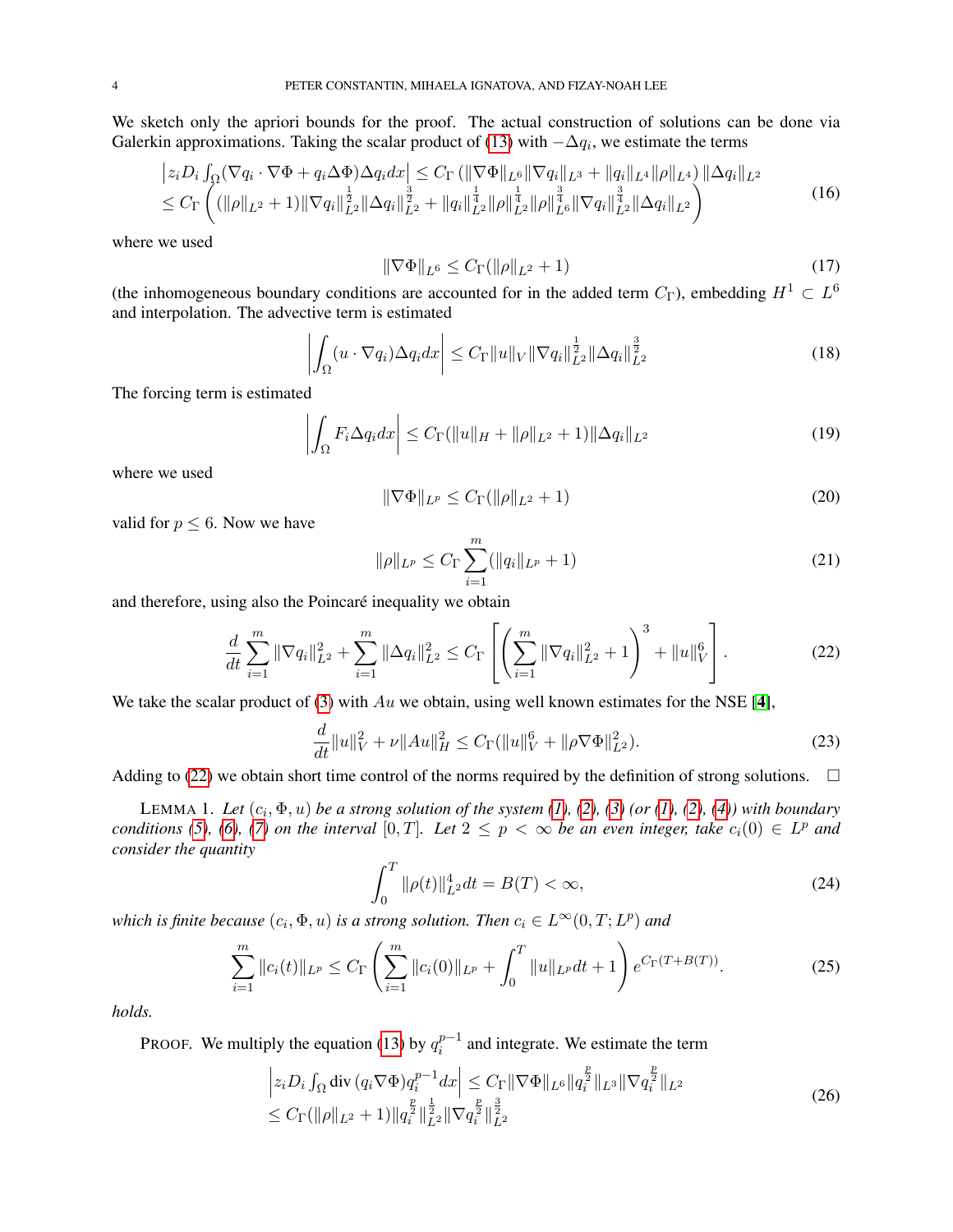where we used one integration by parts, allowed by the vanishing of  $q_i$  at the boundary and interpolation. We estimate the forcing term

$$
\left| \int_{\Omega} F_i q_i^{p-1} dx \right| \leq C_{\Gamma}(\|u\|_{L^p} + \|\nabla \Phi\|_{L^p} + \|\rho\|_{L^p}) \|q_i\|_{L^p}^{p-1}.
$$
 (27)

Using the dissipative term

$$
D_i \int_{\Omega} \Delta q_i q_i^{p-1} dx = -D_i \frac{4(p-1)}{p^2} \int_{\Omega} |\nabla q_i^{\frac{p}{2}}|^2 dx, \tag{28}
$$

and then discarding it, we obtain

$$
\frac{d}{dt}||q_i||_{L^p} \leq C_{\Gamma}(||\rho||_{L^2}^4 + 1)||q_i||_{L^p} + C_{\Gamma}(||u||_{L^p} + ||\nabla\Phi||_{L^p} + ||\rho||_{L^p}),\tag{29}
$$

and summing in  $i$  we obtain

<span id="page-4-0"></span>
$$
\frac{d}{dt} \sum_{i=1}^{m} ||q_i||_{L^p} \leq C_{\Gamma}(||\rho||_{L^2}^4 + 1) \sum_{i=1}^{m} ||q_i||_{L^p} + C_{\Gamma}m(||u||_{L^p} + ||\nabla \Phi||_{L^p} + ||\rho||_{L^p})
$$
\n
$$
\leq C_{\Gamma}(||\rho||_{L^2}^4 + 1) \sum_{i=1}^{m} ||q_i||_{L^p} + C_{\Gamma}m(||u||_{L^p} + 1)
$$
\n(30)

where we used the estimate

<span id="page-4-6"></span>
$$
\|\nabla\Phi\|_{L^p} \le C_\Gamma(\|\rho\|_{L^p} + 1) \le C_\Gamma(\sum_{i=1}^m \|q_i\|_{L^p} + 1),\tag{31}
$$

from [\(21\)](#page-3-1). Thus [\(25\)](#page-3-2) follows from [\(30\)](#page-4-0), concluding the proof.  $\square$ 

REMARK 1. *Because the initial data are in*  $H^1 \subset L^6$  *we have that* [\(25\)](#page-3-2) holds with  $p \in [2, 6]$ .

<span id="page-4-3"></span>**PROPOSITION 1.** Let  $(c_i, \Phi, u)$  be a strong solution of the system  $(1)$ ,  $(2)$ ,  $(3)$   $(or (1), (2), (4))$  $(or (1), (2), (4))$  $(or (1), (2), (4))$  with *boundary conditions [\(5\)](#page-0-4), [\(6\)](#page-0-5), [\(7\)](#page-0-6) on the interval* [0, T]*. Consider the quantity*  $B(T)$  *of [\(24\)](#page-3-3). Then* 

<span id="page-4-2"></span>
$$
\sup_{t \in [0,T]} \sum_{i=1}^m \|c_i(t)\|_{H^1}^2 \le C_\Gamma \left( \sum_{i=1}^m \|c_i(0)\|_{H^1}^2 + \int_0^T \|u\|_H^2 dt + 1 \right) e^{C_\Gamma (T + R(T) + U(T))}
$$
(32)

*holds with*

<span id="page-4-4"></span>
$$
R(T) = \int_0^T \|\rho\|_{L^4}^2 dt \le C \left( \sum_{i=1}^m \|c_i(0)\|_{L^4} + \int_0^T \|u\|_{L^4} dt + 1 \right)^2 e^{C_\Gamma(T + B(T))},\tag{33}
$$

*and*

<span id="page-4-5"></span>
$$
U(T) = \int_0^T \|u\|_V^4 dt
$$
 (34)

PROOF. In view of [\(25\)](#page-3-2) with  $p = 4$  and the fact that  $W^{1,p} \subset L^{\infty}$  for  $p > 3$ , we have that

$$
\|\nabla\Phi\|_{L^{\infty}} \leq C_{\Gamma}(\|\rho\|_{L^{4}}+1) \leq C_{\Gamma}\left(\sum_{i=1}^{m} \|c_{i}(0)\|_{L^{4}} + \int_{0}^{T} \|u\|_{L^{4}}dt + 1\right)e^{C_{\Gamma}(T+B(T))}
$$
(35)

This is a quantitative bound in terms of the initial data and the constant  $B(T)$ . Using it together with  $\|\rho(t)\|_{L^4}$  in the estimate of the evolution of  $\|\nabla q_i\|_{L^2}$  we obtain

$$
\begin{aligned} \left| z_i D_i \int_{\Omega} (\nabla q_i \cdot \nabla \Phi + q_i \Delta \Phi) \Delta q_i dx \right| &\leq C_{\Gamma} \left( \| \nabla \Phi \|_{L^{\infty}} \| \nabla q_i \|_{L^2} + \| q_i \|_{L^4} \| \rho \|_{L^4} \right) \| \Delta q_i \|_{L^2} \\ &\leq C_{\Gamma} (\|\rho\|_{L^4} + 1) \| \nabla q_i \|_{L^2} \| \Delta q_i \|_{L^2} \end{aligned} \tag{36}
$$

instead of [\(16\)](#page-3-4), and consequently together with [\(18\)](#page-3-5), we obtain

<span id="page-4-1"></span>
$$
\frac{d}{dt} \sum_{i=1}^{m} \|\nabla q_i\|_{L^2}^2 + \sum_{i=1}^{m} \|\Delta q_i\|_{L^2}^2 \le C_\Gamma(\|\rho\|_{L^4}^2 + \|u\|_V^4 + 1) \left(\sum_{i=1}^{m} \|\nabla q_i\|_{L^2}^2\right) + C_\Gamma(\|u\|_H^2 + 1) \tag{37}
$$

instead of [\(22\)](#page-3-0). Using [\(37\)](#page-4-1) we obtain [\(32\)](#page-4-2).

$$
f_{\rm{max}}
$$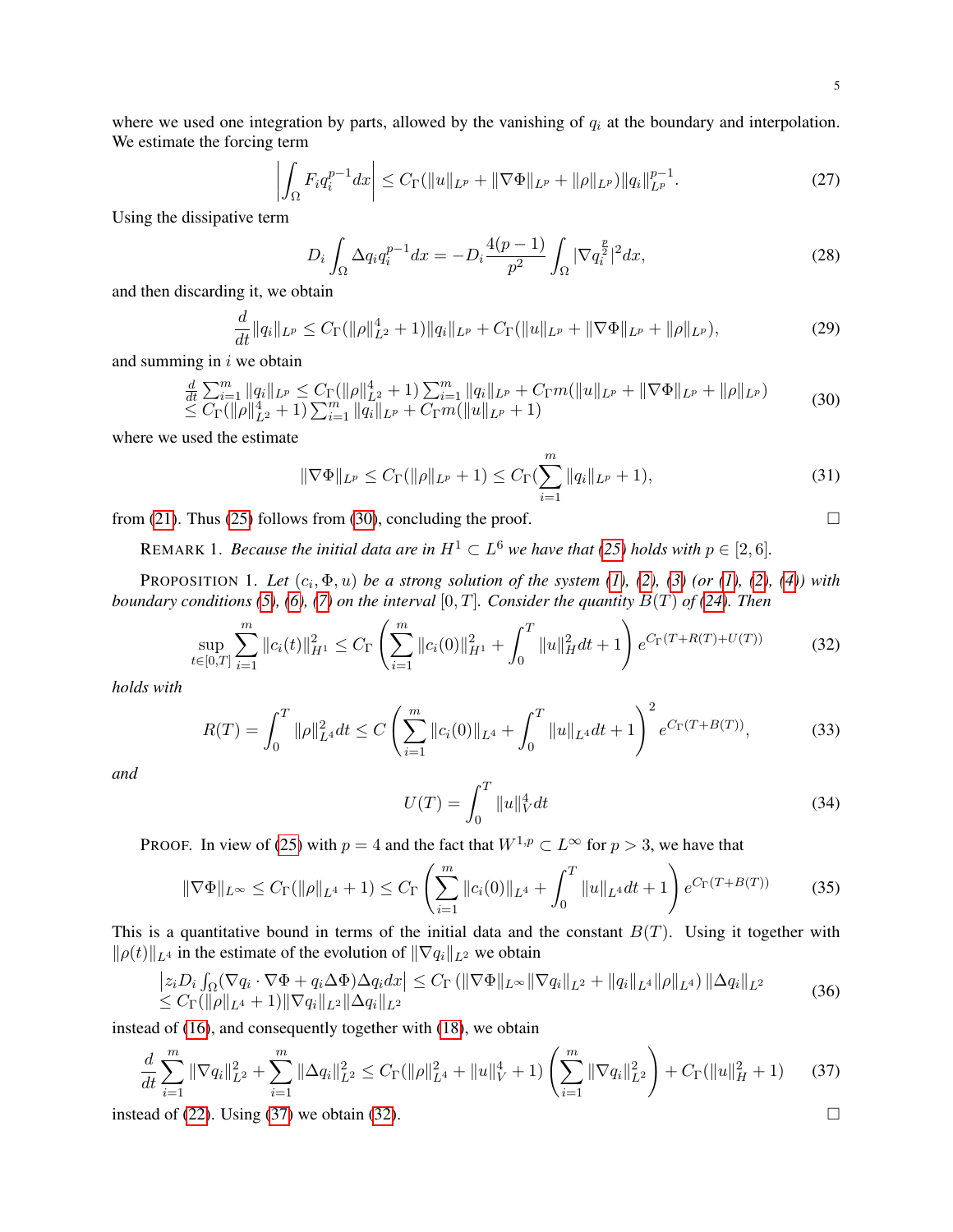<span id="page-5-0"></span>THEOREM 2. Let  $T_1 > 0$  and let  $(c_i, \Phi, u)$  be a strong solution of the Nernst-Planck-Stokes system [\(1\)](#page-0-0), [\(2\)](#page-0-1)*,* [\(4\)](#page-0-3) with boundary conditions [\(5\)](#page-0-4), [\(6\)](#page-0-5), [\(7\)](#page-0-6) on all intervals  $[0, T]$  with  $T < T_1$ *. Assume that* 

<span id="page-5-1"></span>
$$
\sup_{T < T_1} \int_0^T \|\rho(t)\|_{L^2}^4 dt < \infty. \tag{38}
$$

*Then there exists*  $T_2 > T_1$  *such that*  $(c_i, \Phi, u)$  *can be uniquely continued as a strong solution on*  $[0, T_2]$ *.* 

Let  $T_1 > 0$  and let  $(c_i, \Phi, u)$  be a strong solution of the Nernst-Planck-Navier-Stokes system [\(1\)](#page-0-0), [\(2\)](#page-0-1), [\(3\)](#page-0-2) *with boundary conditions [\(5\)](#page-0-4), [\(6\)](#page-0-5), [\(7\)](#page-0-6) on all intervals*  $[0, T]$  *with*  $T < T_1$ *. Assume that* 

<span id="page-5-2"></span>
$$
\sup_{T < T_1} \left[ \int_0^T \|\rho(t)\|_{L^2}^4 dt + \int_0^T \|u\|_V^4 dt \right] < \infty. \tag{39}
$$

*Then there exists*  $T_2 > T_1$  *such that*  $(c_i, \Phi, u)$  *can be uniquely continued as a strong solution on*  $[0, T_2]$ *.* 

The converse is obviously also true. Thus [\(38\)](#page-5-1) (respectively, [\(39\)](#page-5-2)) is a necessary and sufficient condition for regularity of the Nernst-Planck-Stokes system (respectively, of the Nernst-Planck-Navier-Stokes system).

PROOF. The proof follows directly from Theorem [1,](#page-2-2) Lemma [1](#page-3-6) and Proposition [1.](#page-4-3) We remark that in the case of [\(1\)](#page-0-0), [\(2\)](#page-0-1), [\(4\)](#page-0-3),  $U(T)$  is controlled by  $B(T)$ .

**PROPOSITION 2.** Let  $(c_i, \Phi, u)$  be a strong solution of the system  $(1)$ ,  $(2)$ ,  $(3)$   $(or (1), (2), (4))$  $(or (1), (2), (4))$  $(or (1), (2), (4))$  with *boundary conditions [\(5\)](#page-0-4), [\(6\)](#page-0-5), [\(7\)](#page-0-6) on the interval*  $[0, T]$ *. If*  $c_i(x, 0) \ge 0$ *, i* = 1, ..., *m then*  $c_i(x, t) \ge 0$  *a.e for*  $t \in [0, T]$ *.* 

PROOF. In order to show this we take a convex function  $F : \mathbb{R} \to \mathbb{R}$  that is nonnegative, twice continuously differentiable, identically zero on the positive semiaxis, and strictly positive on the negative axis. We also assume

$$
F''(y)y^2 \le CF(y) \tag{40}
$$

with  $C > 0$  a fixed constant. Examples of such functions are

$$
F(y) = \begin{cases} y^{2m} & \text{for } y < 0, \\ 0 & \text{for } y \ge 0 \end{cases}
$$
 (41)

with  $m > 1$ . (In fact  $m = 1$  works as well, although we have only  $F \in W^{2,\infty}(\mathbb{R})$  in that case.) We multiply the equation [\(1\)](#page-0-0) by  $F'(c_i)$  and integrate by parts using the fact that  $F'(\gamma_i) = 0$ . We obtain

$$
\frac{d}{dt} \int_{\Omega} F(c_i) dx = -D_i \int_{\Omega} F''(c_i) \left[ |\nabla c_i|^2 + z_i c_i \nabla \Phi \cdot \nabla c_i \right] dx.
$$
\n(42)

Using a Schwartz inequality and the convexity of  $F, F'' \geq 0$ , we have

<span id="page-5-3"></span>
$$
\frac{d}{dt} \int_{\Omega} F(c_i(x,t)) dx \le \frac{CD_i}{2} z_i^2 \|\nabla \Phi\|_{L^\infty(\Omega)}^2 \int_{\Omega} F(c_i(x,t)) dx.
$$
\n(43)

If  $c_i(x, 0) \ge 0$  then  $F(c_i(x, 0)) = 0$  and [\(43\)](#page-5-3) above shows that  $F(c_i(x, t))$  has vanishing integral. As F is nonnegative, it follows that  $F(c_i(x, t)) = 0$  almost everywhere in x and because F does not vanish for negative values it follows that  $c_i(x, t)$  is almost everywhere nonnegative.

From now on we consider only solutions with  $c_i \geq 0$ .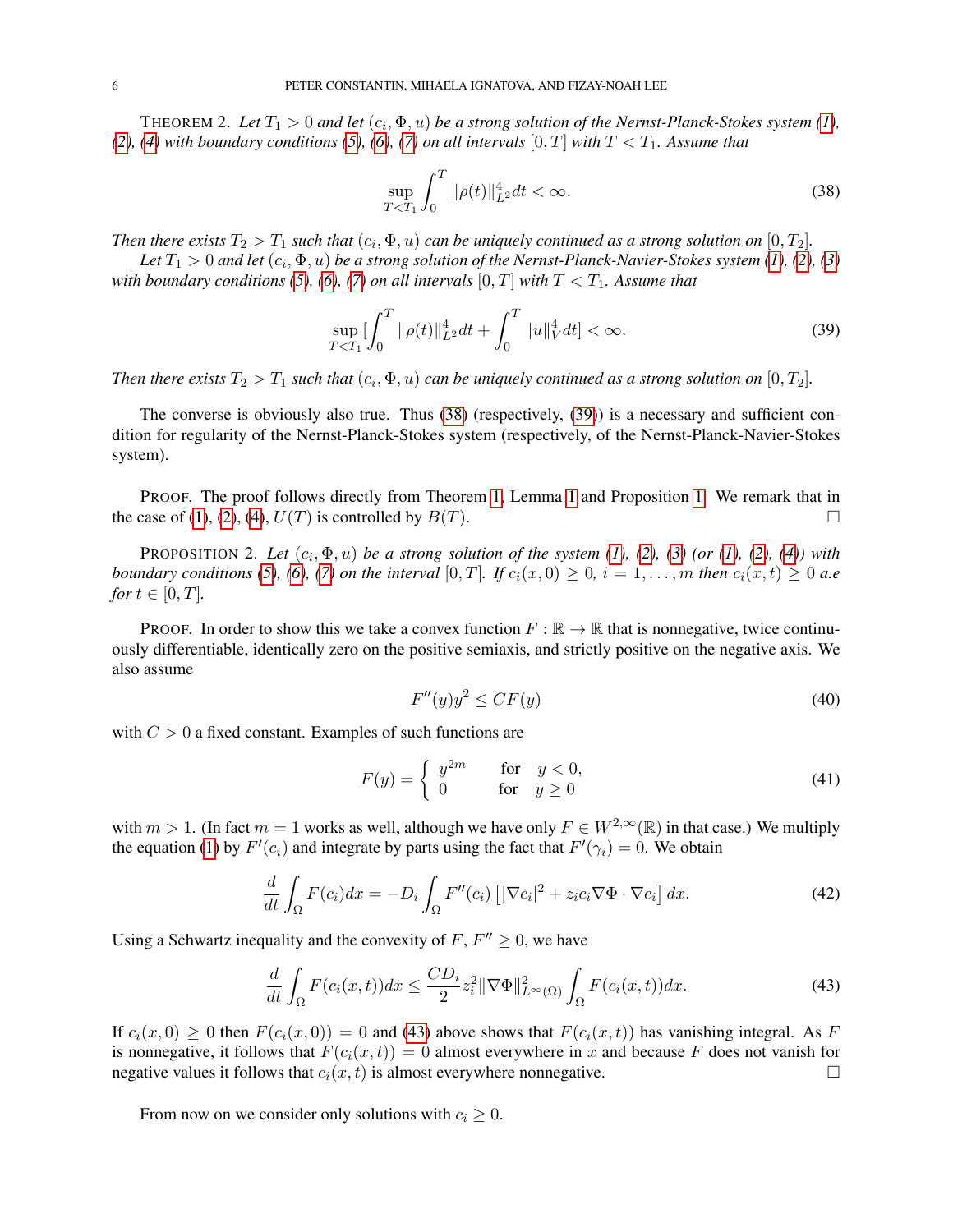#### 3. Energies

<span id="page-6-0"></span>The Navier-Stokes and Stokes energy balance is

<span id="page-6-4"></span>
$$
\frac{1}{2K}\frac{d}{dt}\int_{\Omega}|u|^{2}dx + \frac{\nu}{K}\int_{\Omega}|\nabla u|^{2}dx = -\int_{\Omega}\rho(u\cdot\nabla\Phi)dx.
$$
\n(44)

We consider functionals of  $(c_i, \Phi)$  which can be used to cancel the right hand side of the Navier-Stokes energy balance.

We denote  $(-\Delta_D)^{-1}$  the inverse of the Laplacian with homogeneous Dirichlet boundary condition. We decompose

$$
\Phi = \Phi_0 + \Phi_W \tag{45}
$$

where  $\Phi_W$  is harmonic and obeys the inhomogeneous boundary conditions,

$$
\Delta \Phi_W = 0, \quad \Phi_{W|\partial \Omega} = W,\tag{46}
$$

and

$$
-\epsilon \Delta \Phi_0 = \rho, \quad \Phi_{0|\partial \Omega} = 0. \tag{47}
$$

so that

$$
\Phi_0 = \frac{1}{\epsilon} (-\Delta_D)^{-1} \rho.
$$
\n(48)

We introduce

<span id="page-6-5"></span>
$$
D = \min\{D_1, D_2, \dots D_m\}.\tag{49}
$$

Let

$$
\mathcal{E}_1 = \int_{\Omega} \left\{ \sum_{i=1}^m \Gamma_i \left( \frac{c_i}{\Gamma_i} \log \left( \frac{c_i}{\Gamma_i} \right) - \left( \frac{c_i}{\Gamma_i} \right) + 1 \right) + \frac{1}{2\epsilon} \rho (-\Delta_D)^{-1} \rho \right\} dx.
$$
 (50)

**PROPOSITION 3.** Let  $(c_i, \Phi, u)$  be a strong solution of the system  $(1)$ ,  $(2)$ ,  $(3)$   $(or (1), (2), (4))$  $(or (1), (2), (4))$  $(or (1), (2), (4))$  with *boundary conditions [\(5\)](#page-0-4), [\(6\)](#page-0-5), [\(7\)](#page-0-6) on the interval*  $[0, T]$ *. Then* 

<span id="page-6-1"></span>
$$
\frac{d}{dt}\mathcal{E}_1 + \mathcal{D}_1 \le \int_{\Omega} \rho(u \cdot \nabla \Phi) dx + C_{\Gamma} \left( \sum_{i=1}^m \|c_i - \Gamma_i\|_{L^2} + 1 \right) (\|u\|_H + 1)
$$
\n(51)

*holds on* [0, T]*, with*

<span id="page-6-3"></span>
$$
\mathcal{D}_1 = \frac{D}{2} \int_{\Omega} \left[ \sum_{i=1}^{m} \left( c_i^{-1} |\nabla c_i|^2 + z_i^2 c_i |\nabla \Phi|^2 \right) + \frac{1}{\epsilon} \rho^2 \right] dx. \tag{52}
$$

The term  $\int_{\Omega} \rho(u \cdot \nabla \Phi) dx$  in the right hand side of [\(51\)](#page-6-1) can be used to cancel the contribution of the electrical forces in the Navier-Stokes energy balance.

PROOF. We note that

$$
\frac{1}{2\epsilon} \int_{\Omega} \rho(-\Delta_D)^{-1} \rho dx = \frac{1}{2} \int_{\Omega} \rho \Phi_0 dx.
$$
 (53)

In order to compute the time evolution of  $\mathcal{E}_1$  we multiply the equations [\(1\)](#page-0-0) by the factors  $\log \left( \frac{c_i}{\Gamma_s} \right)$  $\overline{\Gamma_i}$  $+ z_i \Phi_0$ and, noting that these factors vanish at the boundary, we integrate by parts:

$$
\int_{\Omega} ((\partial_t + u \cdot \nabla) c_i) \left( \log \left( \frac{c_i}{\Gamma_i} \right) + z_i \Phi_0 \right) dx
$$
\n
$$
= -D_i \int_{\Omega} c_i \nabla (\log c_i + z_i \Phi) \cdot \nabla \left( \log \left( \frac{c_i}{\Gamma_i} \right) + z_i \Phi_0 \right) dx
$$
\n
$$
= -D_i \int_{\Omega} c_i |\nabla (\log c_i + z_i \Phi)|^2 dx + D_i \int_{\Omega} c_i \nabla (\log c_i + z_i \Phi) \cdot \nabla (\log \Gamma_i + z_i \Phi_W) dx
$$
\nthus (54)

We have thus

<span id="page-6-2"></span>
$$
\int_{\Omega} ((\partial_t + u \cdot \nabla) c_i) \left( \log \left( \frac{c_i}{\Gamma_i} \right) + z_i \Phi_0 \right) dx
$$
\n
$$
\leq -\frac{1}{2} D_i \int_{\Omega} c_i |\nabla (\log c_i + z_i \Phi)|^2 dx + \frac{1}{2} D_i \int_{\Omega} c_i |\nabla (\log \Gamma_i + z_i \Phi_W)|^2 dx \tag{55}
$$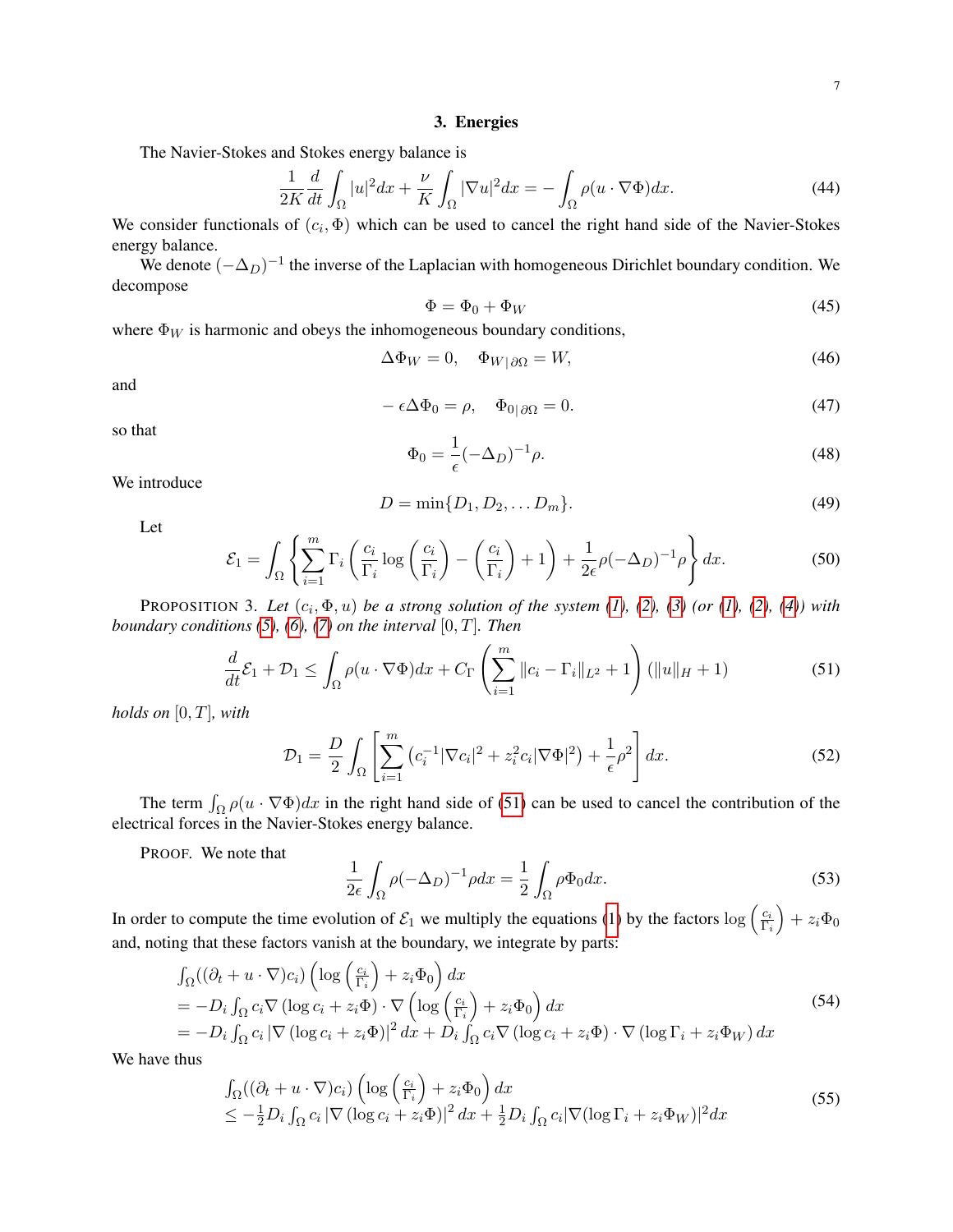In view of the fact that

$$
((\partial_t + u \cdot \nabla)c_i) \log \left(\frac{c_i}{\Gamma_i}\right) = (\partial_t + u \cdot \nabla) \left(c_i \log \left(\frac{c_i}{\Gamma_i}\right) - c_i\right) + c_i u \cdot \nabla \log \Gamma_i,\tag{56}
$$

summing in  $i$ , on the left hand side we have

<span id="page-7-0"></span>
$$
\sum_{i=1}^{m} \int_{\Omega} ((\partial_{t} + u \cdot \nabla) c_{i}) \left( \log \left( \frac{c_{i}}{\Gamma_{i}} \right) + z_{i} \Phi_{0} \right) dx
$$
\n
$$
= \frac{d}{dt} \int_{\Omega} \sum_{i=1}^{m} c_{i} (\log \left( \frac{c_{i}}{\Gamma_{i}} \right) - 1) dx + \int_{\Omega} (\partial_{t} \sum_{i=1}^{m} (z_{i} c_{i})) \Phi_{0} dx
$$
\n
$$
+ \int_{\Omega} (u \cdot \nabla (\sum_{i=1}^{m} z_{i} c_{i})) \Phi_{0} dx + \int_{\Omega} \sum_{i=1}^{2} c_{i} u \cdot \nabla \log \Gamma_{i} dx
$$
\n
$$
= \frac{d}{dt} \mathcal{E}_{1} + \int_{\Omega} (u \cdot \nabla \rho) \Phi_{0} dx + \sum_{i=1}^{m} \int_{\Omega} c_{i} u \cdot \nabla \log \Gamma_{i} dx.
$$
\n(57)

In the last equality we used

$$
\frac{d}{dt}\frac{1}{2\epsilon}\int_{\Omega}\rho(-\Delta_D)^{-1}\rho dx = \int_{\Omega}(\partial_t\rho)\Phi_0 dx\tag{58}
$$

because  $(-\Delta_D)^{-1}$  is selfadjoint. Combining [\(55\)](#page-6-2) and [\(57\)](#page-7-0) we obtain

<span id="page-7-1"></span>
$$
\begin{array}{lll}\n\frac{d}{dt}\mathcal{E}_{1} \leq -\frac{1}{2}\sum_{i=1}^{m}D_{i}\int_{\Omega}c_{i}|\nabla(\log c_{i}+z_{i}\Phi)|^{2} dx + \frac{1}{2}\sum_{i=1}^{m}D_{i}\int_{\Omega}c_{i}|\nabla(\log \Gamma_{i}+z_{i}\Phi_{W})|^{2} dx \\
-\sum_{i=1}^{m}\int_{\Omega}c_{i}u\cdot\nabla\log\Gamma_{i}dx - \int_{\Omega}(u\cdot\nabla\rho)\Phi_{0}dx \\
= -\frac{1}{2}\sum_{i=1}^{m}D_{i}\int_{\Omega}c_{i}|\nabla(\log c_{i}+z_{i}\Phi)|^{2} dx + \frac{1}{2}\sum_{i=1}^{m}D_{i}\int_{\Omega}c_{i}|\nabla(\log\Gamma_{i}+z_{i}\Phi_{W})|^{2} dx \\
-\sum_{i=1}^{m}\int_{\Omega}c_{i}u\cdot\nabla\log\Gamma_{i}dx + \int_{\Omega}\rho u\cdot\nabla(\Phi-\Phi_{W})dx\n\end{array} \tag{59}
$$

We note that

<span id="page-7-2"></span>
$$
\frac{1}{2}\sum_{i=1}^{m} D_{i} \int_{\Omega} c_{i} |\nabla (\log c_{i} + z_{i} \Phi)|^{2} dx \geq \frac{D}{2} \sum_{i=1}^{m} \int_{\Omega} c_{i} |\nabla (\log c_{i} + z_{i} \Phi)|^{2} dx \n= \frac{D}{2} \sum_{i=1}^{m} \int_{\Omega} (c_{i}^{-1} |\nabla c_{i}|^{2} + z_{i}^{2} c_{i} |\nabla \Phi|^{2}) dx + D \int_{\Omega} \sum_{i=1}^{m} z_{i} \nabla c_{i} \cdot \nabla \Phi dx \n+ D \int_{\Omega} \sum_{i=1}^{m} z_{i} \Gamma_{i} \cdot \nabla \Phi dx \n+ D \int_{\Omega} \sum_{i=1}^{m} z_{i} \Gamma_{i} \cdot \nabla \Phi dx \n+ D \int_{\Omega} \sum_{i=1}^{m} z_{i} \Gamma_{i} \cdot \nabla \Phi dx \n= \frac{D}{2} \sum_{i=1}^{m} \int_{\Omega} (c_{i}^{-1} |\nabla c_{i}|^{2} + z_{i}^{2} c_{i} |\nabla \Phi|^{2}) dx + D \int_{\Omega} \sum_{i=1}^{m} z_{i} (\nabla c_{i} - \Gamma_{i}) (\nabla \Phi) dx \n+ D \int_{\Omega} \sum_{i=1}^{m} z_{i} \Gamma_{i} \cdot \nabla \Phi dx \n= \frac{D}{2} \sum_{i=1}^{m} \int_{\Omega} (c_{i}^{-1} |\nabla c_{i}|^{2} + z_{i}^{2} c_{i} |\nabla \Phi|^{2}) dx + D \frac{1}{\epsilon} \int_{\Omega} \sum_{i=1}^{m} z_{i} (c_{i} - \Gamma_{i}) \rho dx \n+ D \int_{\Omega} \sum_{i=1}^{m} z_{i} \Gamma_{i} \cdot \nabla \Phi dx \n+ D \int_{\Omega} \sum_{i=1}^{m} z_{i} \Gamma_{i} \cdot \nabla \Phi dx \n= \frac{D}{2} \sum_{i=1}^{m} \int_{\Omega} (c_{i}^{-1} |\nabla c_{i}|^{2} + z_{i}^{2} c_{i} |\nabla \Phi|^{2}) dx + D \frac{1}{\epsilon
$$

From [\(59\)](#page-7-1) and [\(60\)](#page-7-2) we obtain

$$
\frac{d}{dt}\mathcal{E}_1 + \mathcal{D}_1 \le \mathcal{Q}_1 + \int_{\Omega} \rho u \cdot \nabla \Phi dx \tag{61}
$$

with  $\mathcal{D}_1$  given in [\(52\)](#page-6-3) and

<span id="page-7-4"></span>
$$
Q_{1} = \frac{1}{2} \sum_{i=1}^{m} D_{i} \int_{\Omega} c_{i} |\nabla(\log \Gamma_{i} + z_{i} \Phi_{W})|^{2} dx - \sum_{i=1}^{m} \int_{\Omega} c_{i} u \cdot \nabla \log \Gamma_{i} dx - \int_{\Omega} \rho u \cdot \nabla \Phi_{W} dx + \frac{D}{2\epsilon} \int_{\Omega} |\sum_{i=1}^{m} z_{i} \Gamma_{i}|^{2} dx - D \int_{\Omega} \sum_{i=1}^{m} z_{i} \Gamma_{i} \cdot \nabla \Phi dx.
$$
 (62)

Note that  $Q_1$  is at most quadratic in terms of the unknowns  $u, c_i$ , in view of the fact that both  $\rho$  and  $\Phi$  are affine in  $c_i$ . The inequality [\(51\)](#page-6-1) follows by bounding  $Q_1$ .

A useful energy is the potential part in  $\mathcal{E}_1$ :

<span id="page-7-3"></span>
$$
\mathcal{P} = \frac{1}{2\epsilon} \int_{\Omega} \rho(-\Delta_D)^{-1} \rho dx. \tag{63}
$$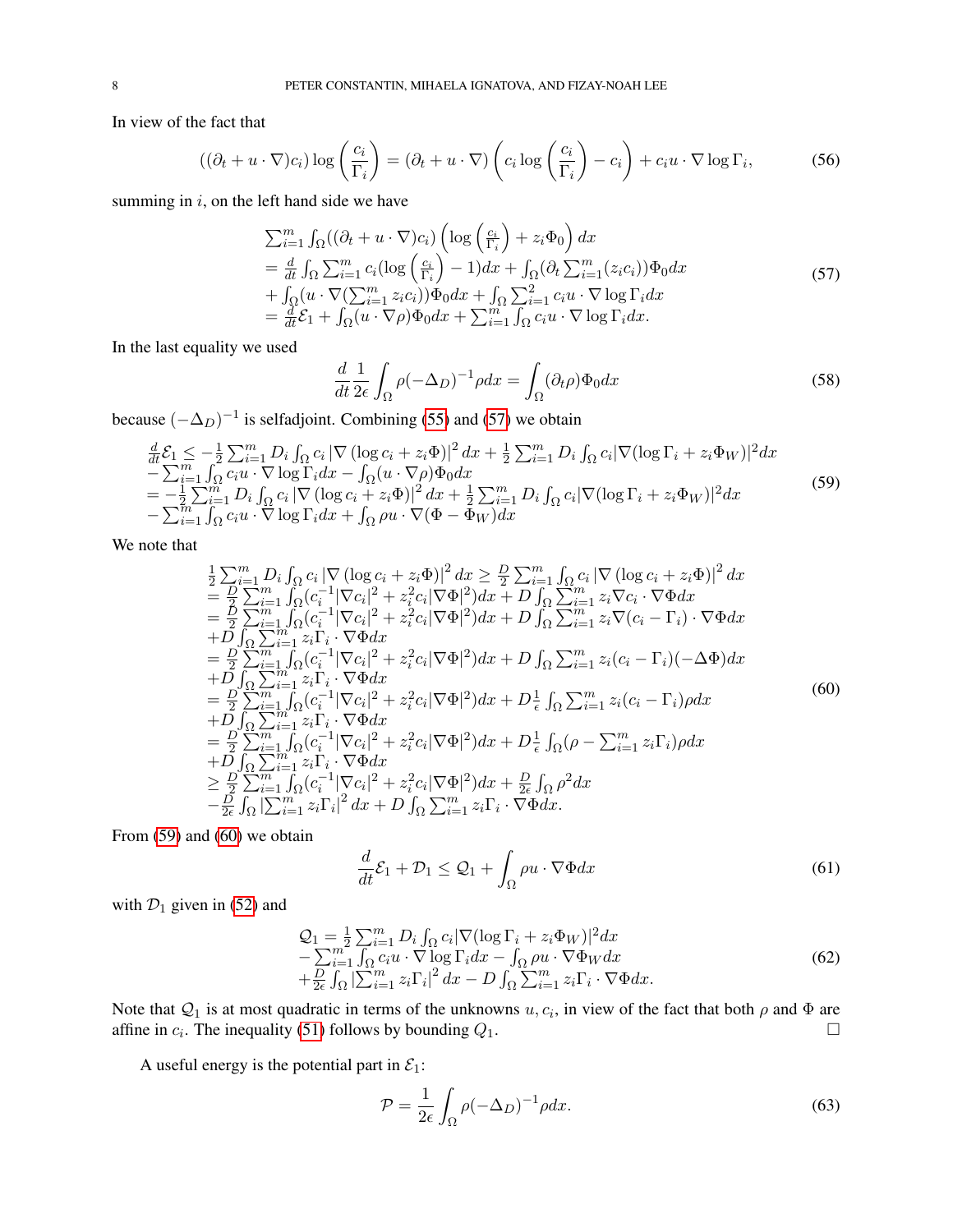**PROPOSITION 4.** Let  $(c_i, \Phi, u)$  be a strong solution of the system  $(1)$ ,  $(2)$ ,  $(3)$   $(or (1), (2), (4))$  $(or (1), (2), (4))$  $(or (1), (2), (4))$  with *boundary conditions* [\(5\)](#page-0-4), [\(6\)](#page-0-5), [\(7\)](#page-0-6) *on the interval* [0,  $T$ ]*. Then* 

<span id="page-8-1"></span>
$$
\frac{d}{dt}\mathcal{P} + \mathcal{D}_2 \le \int_{\Omega} \rho(u \cdot \nabla \Phi) dx + C_{\Gamma} \left( \sum_{i=1}^{m} ||c_i - \Gamma_i||_{L^2} + 1 \right) (||\rho||_{L^2} + 1) + C_{\Gamma} ||\rho||_{L^2} ||u||_H \tag{64}
$$

*holds on* [0, T]*, with*

<span id="page-8-4"></span>
$$
\mathcal{D}_2 = \frac{1}{2} \sum_{i=1}^m z_i^2 D_i \int_{\Omega} c_i |\nabla \Phi|^2 dx.
$$
 (65)

We note that the term  $\int_{\Omega} \rho(u \cdot \nabla \Phi) dx$  in the right hand side of [\(64\)](#page-8-1) can be used to cancel the contribution of electrical forces in the Navier-Stokes energy balance.

PROOF. In order to compute the time evolution of [\(63\)](#page-7-3) we take the equations [\(1\)](#page-0-0), multiply by the factors  $z_i\Phi_0$  and integrate by parts in view of the fact that  $\Phi_0$  vanishes on the boundary. We obtain

<span id="page-8-2"></span>
$$
\int_{\Omega} ((\partial_t + u \cdot \nabla)c_i) z_i \Phi_0 dx = -D_i z_i \int_{\Omega} (\nabla c_i + z_i c_i \nabla \Phi) \cdot \nabla \Phi_0 dx \n= -D_i z_i \int_{\Omega} \nabla c_i \cdot \nabla \Phi_0 - z_i^2 D_i \int_{\Omega} c_i \nabla \Phi \cdot \nabla \Phi_0 dx \n= -z_i D_i \int_{\Omega} \nabla (c_i - \Gamma_i) \cdot \nabla \Phi_0 dx - D_i z_i \int_{\Omega} \nabla \Gamma_i \cdot \nabla \Phi_0 \n- z_i^2 D_i \int_{\Omega} c_i |\nabla \Phi|^2 dx + z_i^2 D_i \int_{\Omega} c_i \nabla \Phi \cdot \nabla \Phi_W dx \n= -D_i z_i \epsilon^{-1} \int_{\Omega} (c_i - \Gamma_i) \rho dx - z_i^2 D_i \int_{\Omega} c_i |\nabla \Phi|^2 dx \n+ z_i^2 D_i \int_{\Omega} c_i \nabla \Phi \cdot \nabla \Phi_W dx - D_i z_i \int_{\Omega} \nabla \Gamma_i \cdot \nabla \Phi_0 dx
$$
\n(66)

In the last equality we used the fact that  $c_i - \Gamma_i$  vanishes on the boundary and the fact that  $-\epsilon \Delta \Phi_0 = \rho$ . Summing in  $i$ , on the left hand side we have

<span id="page-8-3"></span>
$$
\sum_{i=1}^{m} \int_{\Omega} ((\partial_t + u \cdot \nabla)c_i) z_i \Phi_0 dx = \int_{\Omega} (\partial_t \rho) \Phi_0 dx + \int_{\Omega} (u \cdot \nabla \rho) \Phi_0 dx
$$
  
=  $\frac{d}{dt} \mathcal{P} + \int_{\Omega} (u \cdot \nabla \rho) \Phi_0 dx$  (67)

Putting together [\(66\)](#page-8-2) and [\(67\)](#page-8-3)

$$
\begin{array}{l}\n\frac{d}{dt}\mathcal{P} + \sum_{i=1}^{m} z_i^2 D_i \int_{\Omega} c_i |\nabla \Phi|^2 dx \\
= -\sum_{i=1}^{m} D_i z_i \epsilon^{-1} \int_{\Omega} (c_i - \Gamma_i) \rho dx \\
+ \sum_{i=1}^{m} z_i^2 D_i \int_{\Omega} c_i \nabla \Phi \cdot \nabla \Phi_W dx - \sum_{i=1}^{m} D_i z_i \int_{\Omega} \nabla \Gamma_i \cdot \nabla \Phi_0 dx \\
- \int_{\Omega} \rho (u \cdot \nabla \Phi_W) dx + \int_{\Omega} \rho u \cdot \nabla \Phi dx.\n\end{array} \tag{68}
$$

After a Schwartz inequality we obtain

$$
\frac{d}{dt}\mathcal{P} + \mathcal{D}_2 \le \mathcal{Q}_2 + \int_{\Omega} \rho u \cdot \nabla \Phi dx \tag{69}
$$

where  $\mathcal{D}_2$  is given in [\(65\)](#page-8-4) and

$$
Q_2 = -\sum_{i=1}^m D_i z_i \epsilon^{-1} \int_{\Omega} (c_i - \Gamma_i) \rho dx + \frac{1}{2} \sum_{i=1}^m z_i^2 D_i \int_{\Omega} c_i |\nabla \Phi_W|^2 dx - \sum_{i=1}^m D_i z_i \int_{\Omega} \nabla \Gamma_i \cdot \nabla \Phi_0 dx - \int_{\Omega} \rho (u \cdot \nabla \Phi_W) dx
$$
(70)

Unlike the term  $Q_1$  of [\(62\)](#page-7-4),  $Q_2$  has no  $(u, c)$  quadratic terms, the only quadratic terms are of the type  $(c, \rho)$ or  $(u, \rho)$  (the  $(u, \Phi_0)$  term is is of  $(u, \rho)$  type in this accounting). Estimating  $Q_2$  we obtain [\(64\)](#page-8-1).

 $\Box$ 

### 4. Quadratic bounds

<span id="page-8-0"></span>We estimate the sum of  $L^2$  norms of  $c_i$ . We take the scalar product of the equations [\(13\)](#page-2-1) with  $\frac{1}{D_i}q_i$  and add. We obtain first

$$
\frac{d}{dt} \sum_{i=1}^{m} \frac{1}{2D_i} \int_{\Omega} q_i^2 dx + \sum_{i=1}^{m} \int_{\Omega} |\nabla q_i|^2 dx = -\frac{1}{2} \sum_{i=1}^{m} z_i \int_{\Omega} \nabla \Phi \cdot \nabla (q_i^2) dx + \sum_{i=1}^{m} \frac{1}{D_i} \int_{\Omega} F_i q_i dx. \tag{71}
$$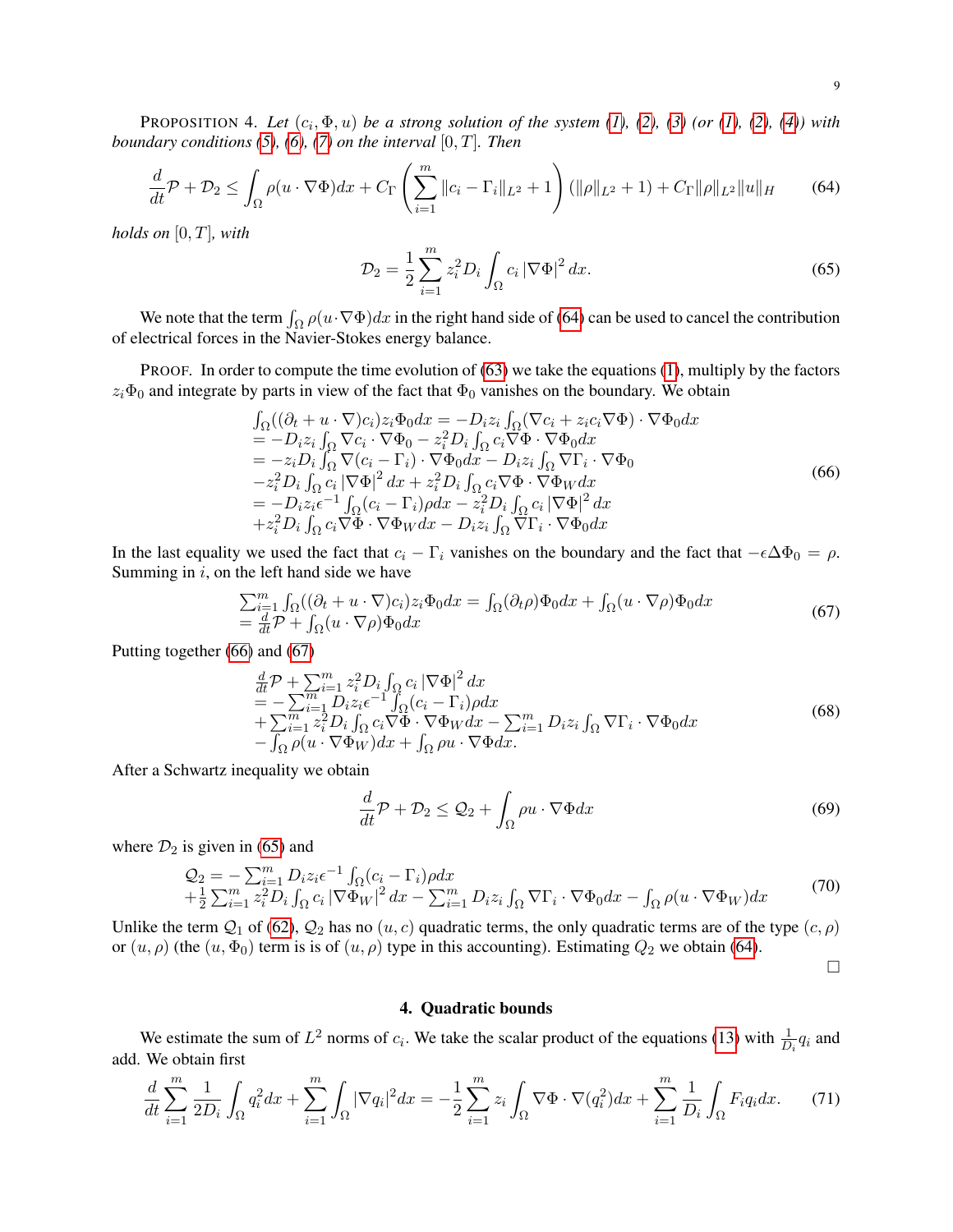The integartion by parts is justified because of [\(15\)](#page-2-3). We integrate by parts one more time using the same boundary conditions and [\(2\)](#page-0-1)

<span id="page-9-1"></span>
$$
\frac{d}{dt} \sum_{i=1}^{m} \frac{1}{2D_i} \int_{\Omega} q_i^2 dx + \sum_{i=1}^{m} \int_{\Omega} |\nabla q_i|^2 dx = -\frac{1}{2\epsilon} \int_{\Omega} \rho \sum_{i=1}^{m} z_i q_i^2 dx + \sum_{i=1}^{m} \frac{1}{D_i} \int_{\Omega} F_i q_i dx. \tag{72}
$$

<span id="page-9-0"></span>THEOREM 3. *Consider*  $m = 2$ ,  $z_1 = 1$ ,  $z_2 = -1$ . Let  $T > 0$  be arbitrary. Let  $c_i(\cdot, 0) > 0$ ,  $c_i(\cdot, 0) \in H^1$ ,  $c_{i|{\partial\Omega}} = \gamma_i$  and  $u_0 \in V$  be given. Then the system [\(1\)](#page-0-0), [\(2\)](#page-0-1), [\(4\)](#page-0-3)) with boundary conditions [\(5\)](#page-0-4),  $(6)$ *, [\(7\)](#page-0-6)* has global strong solutions on  $[0, T]$ *. The system [\(1\)](#page-0-0), [\(2\)](#page-0-1), [\(3\)](#page-0-2)* has global strong solutions if

$$
\int_0^T \|u\|_V^4 dt < \infty.
$$
\n(73)

*Moreover*

<span id="page-9-5"></span>
$$
\sup_{0 \le t \le T} \sum_{i=1}^{2} \|c_i(t)\|_{H^1}^2 + \int_0^T \sum_{i=1}^2 \|c_i(t)\|_{H^2}^2 dt \le C_\Gamma \left[ \sum_{i=1}^2 \|c_i(0)\|_{H^1}^2 + \int_0^T \|u\|_H^2 dt + 1 \right] e^{C_\Gamma(T + R(T) + U(T))}
$$
\n(74)

*holds for all* T, where  $R(T)$  *is given by [\(33\)](#page-4-4),*  $U(T)$  *is given by [\(34\)](#page-4-5), and with*  $C_{\Gamma}$  *depending only on the* boundary conditions  $\gamma_i$  and  $W$ , domain  $\Omega$ , and parameters  $\nu, D_i, \epsilon, K$ .

PROOF. We note that, when  $m = 2$  and  $z_1 = 1$ ,  $z_2 = -1$ , then

$$
\sum_{i=1}^{2} z_i q_i^2 = (\rho - \Gamma_1 + \Gamma_2)(c_1 + c_2 - \Gamma_1 - \Gamma_2).
$$
 (75)

Thus

$$
\rho \sum_{i=1}^{2} z_i q_i^2 = \rho^2 (c_1 + c_2) - (\Gamma_1 - \Gamma_2) \rho (q_1 + q_2) - \rho^2 (\Gamma_1 + \Gamma_2) \ge |\rho|^3 - (\Gamma_1 - \Gamma_2) \rho (q_1 + q_2) - \rho^2 (\Gamma_1 + \Gamma_2)
$$
\n(76)

because

$$
c_1 + c_2 \ge |\rho|.\tag{77}
$$

Now we use Hölder and Young inequalities to bound in [\(72\)](#page-9-1)

<span id="page-9-2"></span>
$$
\frac{\frac{1}{2\epsilon} \int_{\Omega} \rho \sum_{i=1}^{2} z_i q_i^2 dx \ge \frac{1}{2\epsilon} \int_{\Omega} |\rho|^3 dx}{-\frac{1}{2\epsilon} (\|q_1\|_{L^2(\Omega)} + \|q_2\|_{L^2(\Omega)}) \|\Gamma_2 - \Gamma_1\|_{L^6(\Omega)} \|\rho\|_{L^3(\Omega)} - \frac{1}{2\epsilon} [\|\Gamma_1\|_{L^3(\Omega)} + \|\Gamma_2\|_{L^3(\Omega)}) \|\rho\|_{L^3(\Omega)}^2} \ge \frac{\frac{1}{4\epsilon} \|\rho\|_{L^3}^3 - \frac{1}{4L^2} \|q_1\|_{L^2}^2 - \frac{1}{4L^2} \|q_2\|_{L^2}^2 - C_{\Gamma}
$$
\n(78)

with  $L$  the constant in the Poincaré inequality

<span id="page-9-3"></span>
$$
\|\nabla q\|_{L^2(\Omega)}^2 \ge L^{-2} \|q\|_{L^2(\Omega)}^2.
$$
\n(79)

From [\(72\)](#page-9-1), [\(78\)](#page-9-2) and [\(79\)](#page-9-3) we obtain

$$
\frac{d}{dt} \sum_{i=1}^{2} \frac{1}{2D_i} \int_{\Omega} q_i^2 dx + \frac{3}{4} \sum_{i=1}^{2} \int_{\Omega} |\nabla q_i|^2 dx + \frac{1}{4\epsilon} ||\rho||_{L^3}^3
$$
\n
$$
\leq C_{\Gamma} + \sum_{i=1}^{2} \frac{1}{D_i} \int_{\Omega} F_i q_i dx \tag{80}
$$

We have

$$
\left| \int_{\Omega} F_i q_i dx \right| \leq C_{\Gamma}(\|\rho\|_{L^2} + \|u\|_{H} + 1) \|q_i\|_{L^2}
$$
\n(81)

and therefore we have that

$$
\mathcal{E}_3 = \sum_{i=1}^2 \frac{1}{D_i} \int_{\Omega} q_i^2 dx \tag{82}
$$

obeys

<span id="page-9-4"></span>
$$
\frac{d}{dt}\mathcal{E}_3 + \mathcal{D}_3 \le C_\Gamma + \widetilde{C}_\Gamma \|u\|_H^2 \tag{83}
$$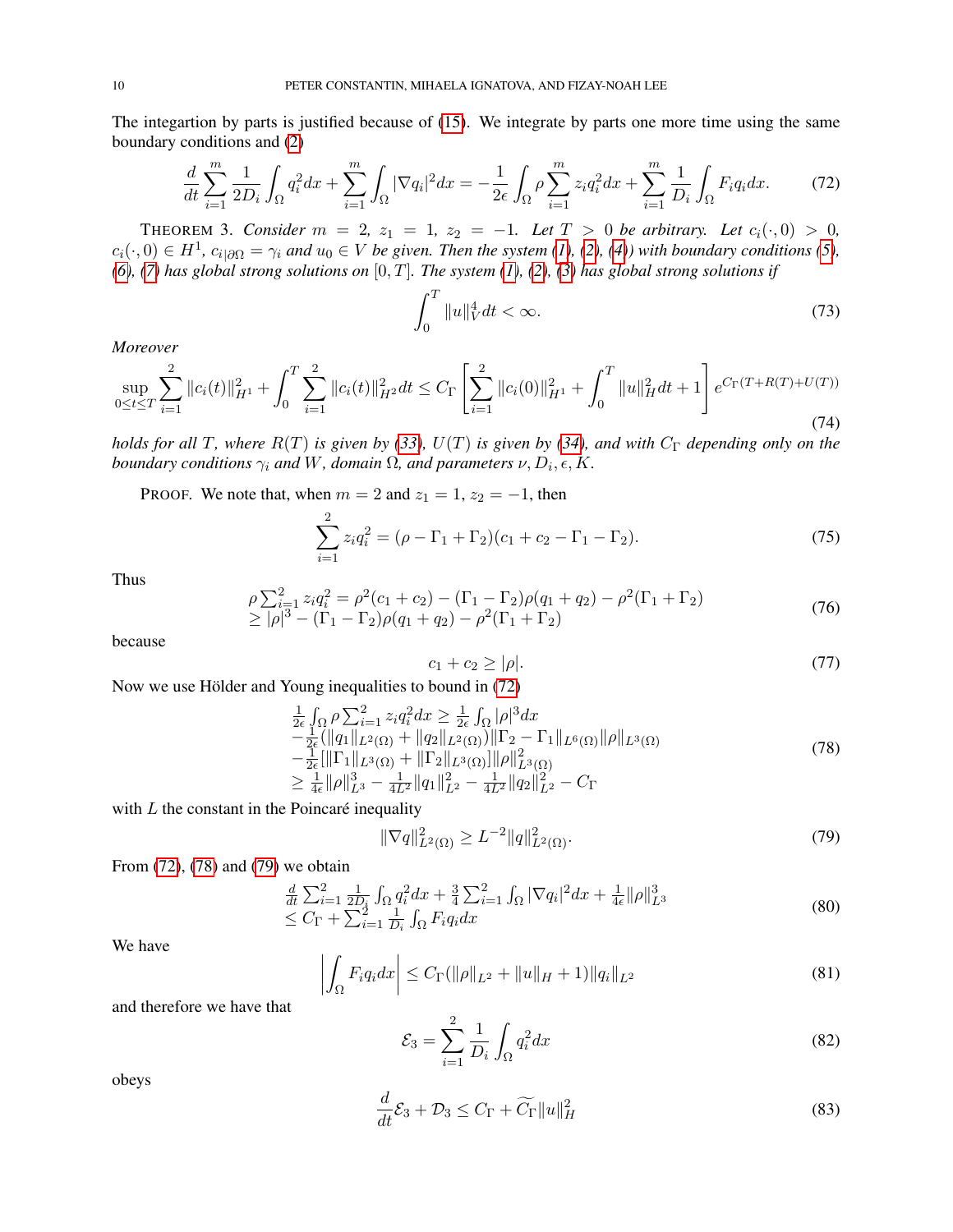with

$$
\mathcal{D}_3 = \sum_{i=1}^2 \frac{1}{2} \int_{\Omega} |\nabla q_i|^2 dx + \frac{1}{4\epsilon} ||\rho||_{L^3}^3.
$$
 (84)

We singled out the coefficient  $\widetilde{C_{\Gamma}}$  of  $||u||_H^2$  because we use it next. We take a constant

<span id="page-10-1"></span>
$$
\delta = \frac{\nu}{2KL^2 \widetilde{C_{\Gamma}}} \tag{85}
$$

such that the dissipation in the Navier-Stokes energy balance exceeds twice the contribution from  $||u||_H^2$  in the right hand side of [\(83\)](#page-9-4) when the latter is multiplied by  $\delta$ ,

$$
\frac{\nu}{K} \int_{\Omega} |\nabla u|^2 dx \ge 2\delta \widetilde{C}_{\Gamma} \|u\|_{H}^2. \tag{86}
$$

We consider

$$
\mathcal{F} = \frac{1}{2K} ||u||_H^2 + \mathcal{P} + \delta \mathcal{E}_3 \tag{87}
$$

and, using [\(44\)](#page-6-4), [\(64\)](#page-8-1) and [\(83\)](#page-9-4) multiplied by  $\delta$  we obtain

$$
\frac{d}{dt}\mathcal{F} + \frac{\nu}{2K} \int_{\Omega} |\nabla u|^2 dx + \frac{\delta}{2} \sum_{i=1}^2 ||\nabla q_i||_{L^2}^2 + \frac{\delta}{4\epsilon} ||\rho||_{L^3}^3 \leq C_{\Gamma}[\|\rho\|_{L^2}(\sum_{i=1}^2 ||q_i||_{L^2} + 1) + \|\rho\|_{L^2} ||u||_H + \sum_{i=1}^2 ||q_i||_{L^2} + 1].
$$
\n(88)

The positive cubic term in  $\rho$  on the left hand side together with the rest of positive quadratic dissipative terms on the left hand side can be used to absorb all the quadratic terms on the right hand side, because they all involve at least one  $\rho$ , and the linear terms are also absorbed using Poincaré inequalities for both  $q_i$  and for u. This results in

$$
\frac{d}{dt}\mathcal{F} + c_{\Gamma}\mathcal{F} \leq C_{\Gamma} \tag{89}
$$

with  $c_{\Gamma} > 0$ . It follows that

$$
\mathcal{F}(t) \le \mathcal{F}(0)e^{-c_{\Gamma}t} + C_{\Gamma} \tag{90}
$$

This implies in particular that

$$
\|\rho(t)\|_{L^2}^2 \le C_\Gamma \mathcal{F}(0) e^{-c_\Gamma t} + C_\Gamma \tag{91}
$$

and, integrating in time, [\(24\)](#page-3-3) holds

$$
B(T) \le C_{\Gamma}(\mathcal{F}(0) + T). \tag{92}
$$

Moreover, the dissipation is time integrable,

$$
\int_0^T \left\{ \frac{\nu}{2K} \int_{\Omega} |\nabla u|^2 dx + \frac{\delta}{2} \sum_{i=1}^2 \|\nabla q_i\|_{L^2}^2 + \frac{\delta}{4\epsilon} \|\rho\|_{L^3}^3 \right\} dt \le C_\Gamma(\mathcal{F}(0) + T). \tag{93}
$$

It follows from [\(32\)](#page-4-2) that [\(74\)](#page-9-5) holds.  $\square$ 

<span id="page-10-0"></span>**THEOREM 4.** *Consider*  $z_i = \pm 1$ ,  $i = 1, ..., m$ , and assume  $D_1 = D_2 = \cdots = D_m = D > 0$ . Let  $T > 0$  *be arbitrary. Let*  $c_i(\cdot, 0) > 0$ ,  $c_i(\cdot, 0) \in H^1$ ,  $c_{i|{\partial\Omega}} = \gamma_i$  and  $u_0 \in V$  be given. Then the system [\(1\)](#page-0-0), *[\(2\)](#page-0-1), [\(4\)](#page-0-3)) with boundary conditions [\(5\)](#page-0-4), [\(6\)](#page-0-5), [\(7\)](#page-0-6) has global strong solutions on* [0, T]*. The system [\(1\)](#page-0-0), [\(2\)](#page-0-1), [\(3\)](#page-0-2) has global stromg solutions if*

$$
\int_0^T \|u\|_V^4 dt < \infty.
$$
\n(94)

*Moreover*

$$
\sup_{0 \le t \le T} \sum_{i=1}^{2} \|c_i(t)\|_{H^1}^2 + \int_0^T \sum_{i=1}^2 \|c_i(t)\|_{H^2}^2 dt \le C_\Gamma \left[ \sum_{i=1}^2 \|c_i(0)\|_{H^1}^2 + \int_0^T \|u\|_H^2 dt + 1 \right] e^{C_\Gamma (T + R(T) + U(T))}
$$
\n(95)

*holds for all* T, where  $R(T)$  *is given by [\(33\)](#page-4-4), U(T) is given by [\(34\)](#page-4-5), and with*  $C_{\Gamma}$  *depending only on the* boundary conditions  $\gamma_i$  and  $W$ , domain  $\Omega$ , and parameters  $\nu, D_i, \epsilon, K.$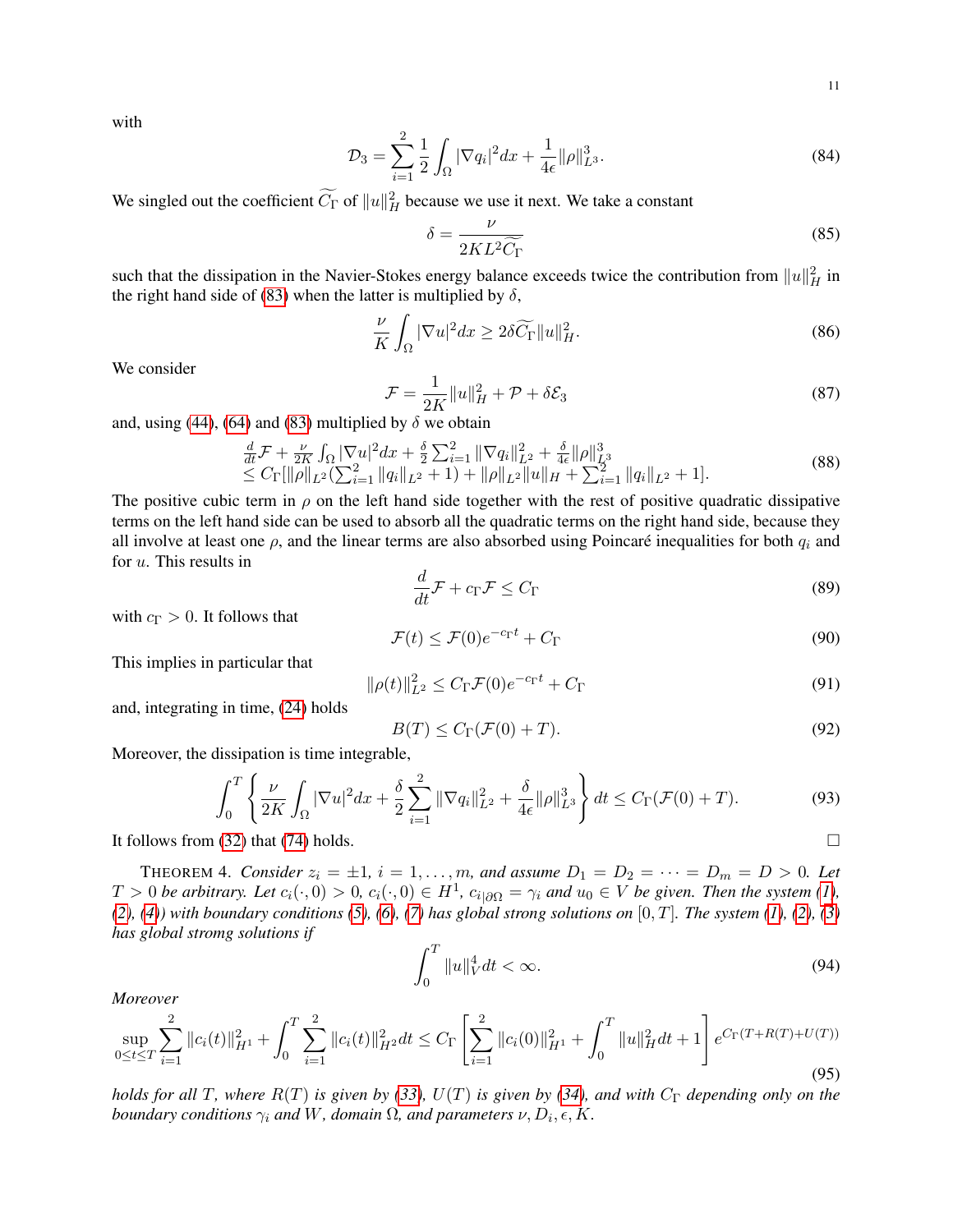PROOF. We consider the auxiliary variables

$$
S = \sum_{i=1}^{M} q_i \tag{96}
$$

and

$$
Z = \sum_{i=1}^{m} z_i q_i.
$$
\n
$$
(97)
$$

Summing in [\(13\)](#page-2-1) we have

$$
\begin{cases}\n(\partial_t + u \cdot \nabla) S = D(\Delta S + \text{div}(Z \nabla \Phi)) + F_S \\
(\partial_t + u \cdot \nabla) Z = D((\Delta Z + \text{div}(S \nabla \Phi)) + F_Z,\n\end{cases}
$$
\n(98)

with

$$
F_S = \sum_{i=1}^{m} F_i,\tag{99}
$$

$$
F_Z = \sum_{i=1}^{m} z_i F_i,
$$
\n(100)

and  $F_i$  given in [\(14\)](#page-2-4) and with D in [\(49\)](#page-6-5). Multiplying by S and Z and integrating by parts (twice in the nonlinear term, once in linear terms) we obtain

<span id="page-11-0"></span>
$$
\frac{1}{2}\frac{d}{dt}\int_{\Omega}(S^2+Z^2)dx + D\int_{\Omega}(|\nabla S|^2+|\nabla Z|^2)dx = -\frac{D}{\epsilon}\int_{\Omega}SZ\rho dx + \int_{\Omega}(SF_S+ZF_Z)dx\tag{101}
$$

Now we use

$$
Z = \rho - \Gamma_Z \tag{102}
$$

and

$$
S = \sum_{i=1}^{M} c_i - \Gamma_S \tag{103}
$$

with

$$
\Gamma_S = \sum_{i=1}^{M} \Gamma_i,\tag{104}
$$

and

$$
\Gamma_Z = \sum_{i=1}^m z_i \Gamma_i,\tag{105}
$$

together with

$$
\sum_{i=1}^{m} c_i \ge |\rho|,\tag{106}
$$

to deduce

<span id="page-11-1"></span>
$$
SZ\rho \ge |\rho|^3 - \Gamma_S \rho^2 - S\rho \Gamma_Z. \tag{107}
$$

Let us note the relationships

$$
\begin{cases}\nF_S = -u \cdot \nabla \Gamma_S + D(\Delta \Gamma_S + \text{div} (\Gamma_Z \nabla \Phi)), \\
F_Z = -u \cdot \nabla \Gamma_Z + D(\Delta \Gamma_Z + \text{div} (\Gamma_S \nabla \Phi)).\n\end{cases}
$$
\n(108)

We deduce that

<span id="page-11-2"></span>
$$
\left| \int_{\Omega} (SF_S + ZF_Z) dx \right| \le \frac{1}{2} \int_{\Omega} (|\nabla S|^2 + |\nabla Z|^2) dx + \int_{\Omega} \left[ |u|^2 \left( \Gamma_S^2 + \Gamma_Z^2 \right) + D^2 |\nabla \Gamma_S|^2 + D^2 |\nabla \Gamma_Z|^2 \right] dx + D^2 \int_{\Omega} \left( |\Gamma_S|^2 + |\Gamma_Z|^2 \right) |\nabla \Phi|^2 dx \tag{109}
$$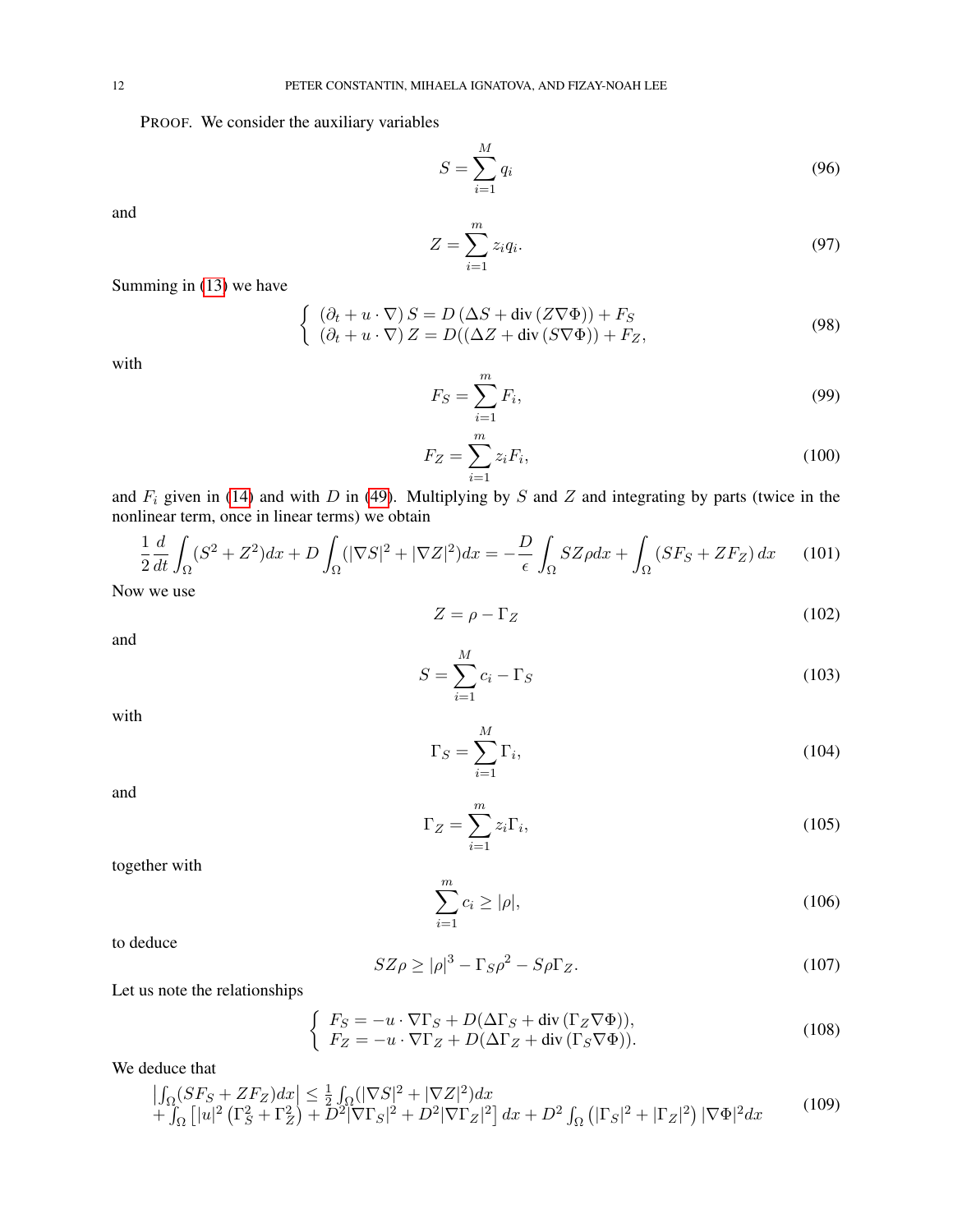Using[\(101\)](#page-11-0), [\(107\)](#page-11-1), [\(109\)](#page-11-2) and [\(31\)](#page-4-6) we obtain

<span id="page-12-14"></span>
$$
\frac{d}{dt} \int_{\Omega} (S^2 + Z^2) dx + \frac{D}{2} \int_{\Omega} (|\nabla S|^2 + |\nabla Z|^2) dx + \frac{D}{4\epsilon} \int_{\Omega} |\rho|^3 dx
$$
\n
$$
\leq C_{\Gamma} + \widetilde{C}_{\Gamma} \|u\|_{H}^2
$$
\n(110)

We take  $\delta$  defined in [\(85\)](#page-10-1) with the current  $\widetilde{C_{\Gamma}}$  and consider the functional

$$
\mathcal{G} = \frac{1}{2K} ||u||_H^2 + \mathcal{P} + \delta \int_{\Omega} (S^2 + Z^2) dx
$$
\n(111)

and obtain from [\(44\)](#page-6-4), [\(64\)](#page-8-1) and [\(110\)](#page-12-14)

$$
\frac{\frac{d}{dt}\mathcal{G} + \frac{\nu}{2K} \int_{\Omega} |\nabla u|^2 dx + \frac{\delta}{2} (\|\nabla S\|_{L^2}^2 + \|\nabla Z\|_{L^2}^2) + \frac{\delta}{4\epsilon} \|\rho\|_{L^3}^3 \leq C_{\Gamma} [\|\rho\|_{L^2} (\sum_{i=1}^2 \|c_i - \Gamma_i\|_{L^2} + 1) + \|\rho\|_{L^2} \|u\|_H + \sum_{i=1}^2 \|c_i - \Gamma_i\|_{L^2} + 1].
$$
\n(112)

Now we note that

$$
0 \le c_i \le \sum_{i=1}^{m} c_i = S + \Gamma_S \tag{113}
$$

implies that

$$
||c_i - \Gamma_i||_{L^2} \le ||S||_{L^2} + C_{\Gamma}
$$
\n(114)

and the Poincare inequality for S implies

$$
\|\nabla S\|_{L^2}^2 \ge \frac{1}{L^2} \|c_i - \Gamma_i\|_{L^2}^2 - C_\Gamma. \tag{115}
$$

Therefore we obtain using Poincaré, Hölder and Young inequalities,

$$
\frac{d}{dt}\mathcal{G} + c_{\Gamma}\mathcal{G} \le C_{\Gamma} \tag{116}
$$

with  $c_{\Gamma} > 0$ . The rest of the proof follows as in the proof of Theorem [3.](#page-9-0)

Acknowledgment. The work of PC was partially supported by NSF grant DMS-171398.

#### References

- <span id="page-12-2"></span>[1] P. Biler, J. Dolbeault. Long time behavior of solutions to Nernst-Planck and Debye-Hckel drift-diffusion systems. Ann. Henri Poincare 1(2000) 461-472.
- <span id="page-12-7"></span>[2] D. Bothe, A. Fischer, J. Saal, Global well-posedness and stability of electrokinetic flows, SIAM J. Math. Anal, 46 2, (2014), 1263-1316.
- <span id="page-12-3"></span>[3] Y.S. Choi, and R. Lui, Multi-Dimensional Electrochemistry Model, Arch. Rational Mech. Anal. 130 (1995), 315-342.
- <span id="page-12-13"></span>[4] P. Constantin , C. Foias, *Navier-Stokes equations*, Chicago University Press, Chicago (1988).
- <span id="page-12-8"></span>[5] P. Constantin, M. Ignatova. On the Nernst-Planck-Navier-Stokes system. Archive for Rational Mechanics and Analysis 232, No. 3, (2018), 1379 -1428.
- <span id="page-12-9"></span>[6] P. Constantin, M. Ignatova, F-N Lee, Nernst-Planck-Navier-Stokes systems near equilibrium, preprint (2020).
- <span id="page-12-4"></span>[7] H. Gajewski, K. Groger, Reaction-diffusion processes of electrically charged species. Math. Nachr., 177 (1996), 109-130.
- <span id="page-12-0"></span>[8] Y. Giga, R. V. Kohn, Nondegeneracy of blowup for semilinear heat equations, Commun. Pure Applied Math, 42 (1989), 854-884.
- <span id="page-12-1"></span>[9] B. Perthame, *Transport equations in biology*, Frontiers in Mathematics, Birkhauser Verlag, Basel, (2007)
- [10] I. Rubinstein, *Electro-Diffusion of Ions*, SIAM Studies in Applied Mathematics, SIAM, Philadelphia 1990.
- <span id="page-12-12"></span>[11] S. M. Rubinstein, G. Manukyan, A. Staicu, I. Rubinstein, B. Zaltzman, R.G.H. Lammertink, F. Mugele, M. Wessling, Direct observation of a nonequilibrium electro-osmotic instability. Phys. Rev. Lett. 101, (2008) 236101-236105.
- <span id="page-12-10"></span>[12] I. Rubinstein, B. Zaltzman, Electro-osmotically induced convection at a permselective membrane, Phys. Rev. E 62 (2000) 2238-2251.
- <span id="page-12-6"></span>[13] R. Ryham, Existence, uniqueness, regularity and long-term behavior for dissipative systems modeling electrohydrodynamics. arXiv:0910.4973v1, (2009).
- <span id="page-12-5"></span>[14] M. Schmuck. Analysis of the Navier-Stokes-Nernst-Planck-Poisson system. Math.Models MethodsAppl., 19 (2009), 993- 1014.
- <span id="page-12-11"></span>[15] B. Zaltzman, I. Rubinstein, Electro-osmotic slip and electroconvective instability. J. Fluid Mech. 579, (2007) 173-226.